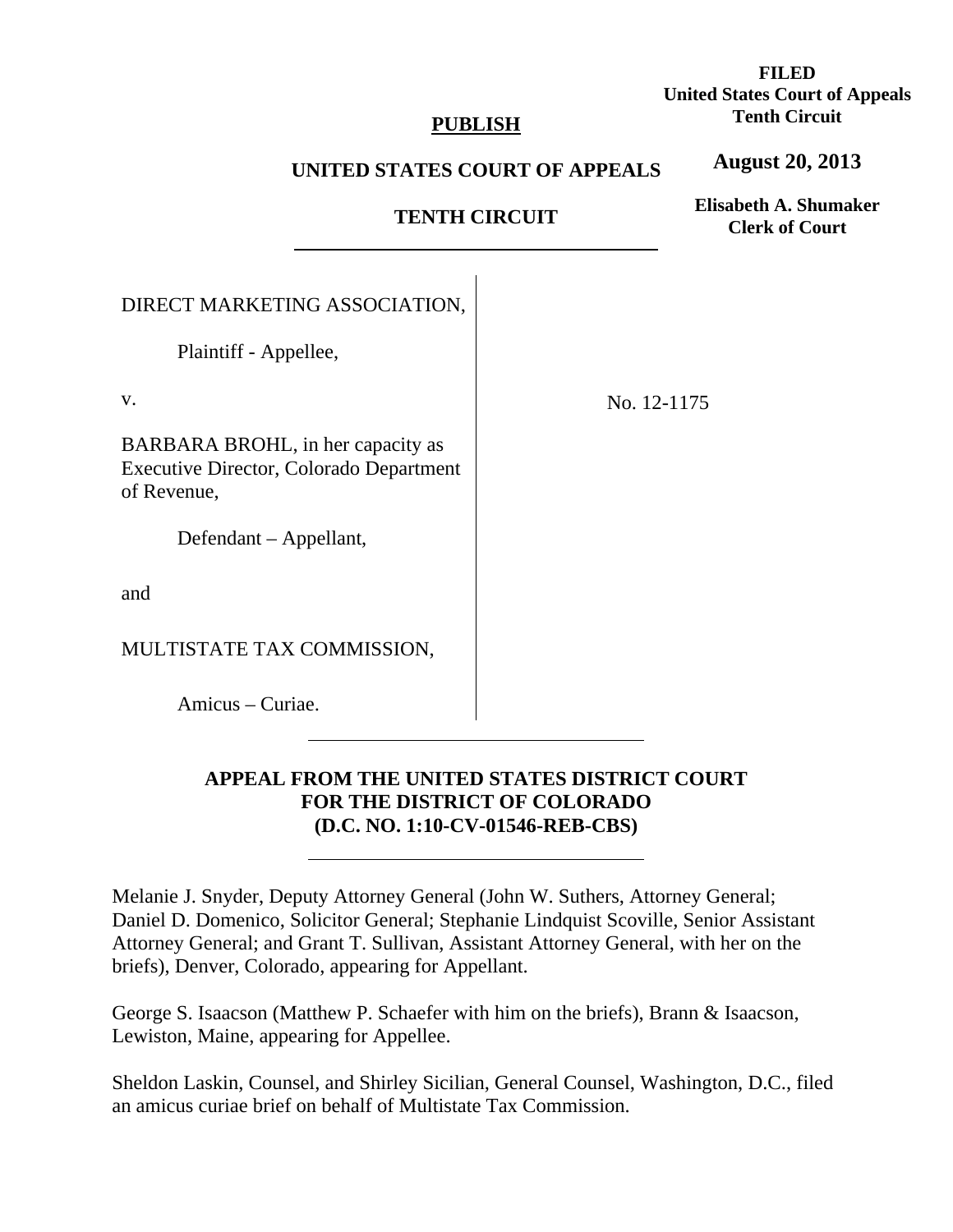Before **BRISCOE,** Chief Judge, **GORSUCH** and **MATHESON,** Circuit Judges.

**MATHESON**, Circuit Judge.

This appeal arises from Colorado's efforts to collect sales and use taxes during the expansion of e-commerce.

Appellant Barbara Brohl, Executive Director of the Colorado Department of Revenue (the "Department"), appeals from an order enjoining the enforcement of state notice and reporting requirements imposed on retailers who do not collect taxes on sales to Colorado purchasers ("non-collecting retailers"). Most, if not all, of these noncollecting retailers sell products to Colorado purchasers by mail or online.

Appellee Direct Marketing Association ("DMA")—a group of businesses and organizations that market products via catalogs, advertisements, broadcast media, and the Internet—urges us to uphold the district court's determination that Colorado's notice and reporting obligations are unconstitutional. The district court concluded that Colorado's requirements for non-collecting retailers discriminated against and placed undue burdens on interstate commerce, in violation of the Commerce Clause of the United States Constitution. It therefore entered a permanent injunction prohibiting enforcement of the state requirements.

The issue in this appeal is whether Colorado's notice and reporting obligations for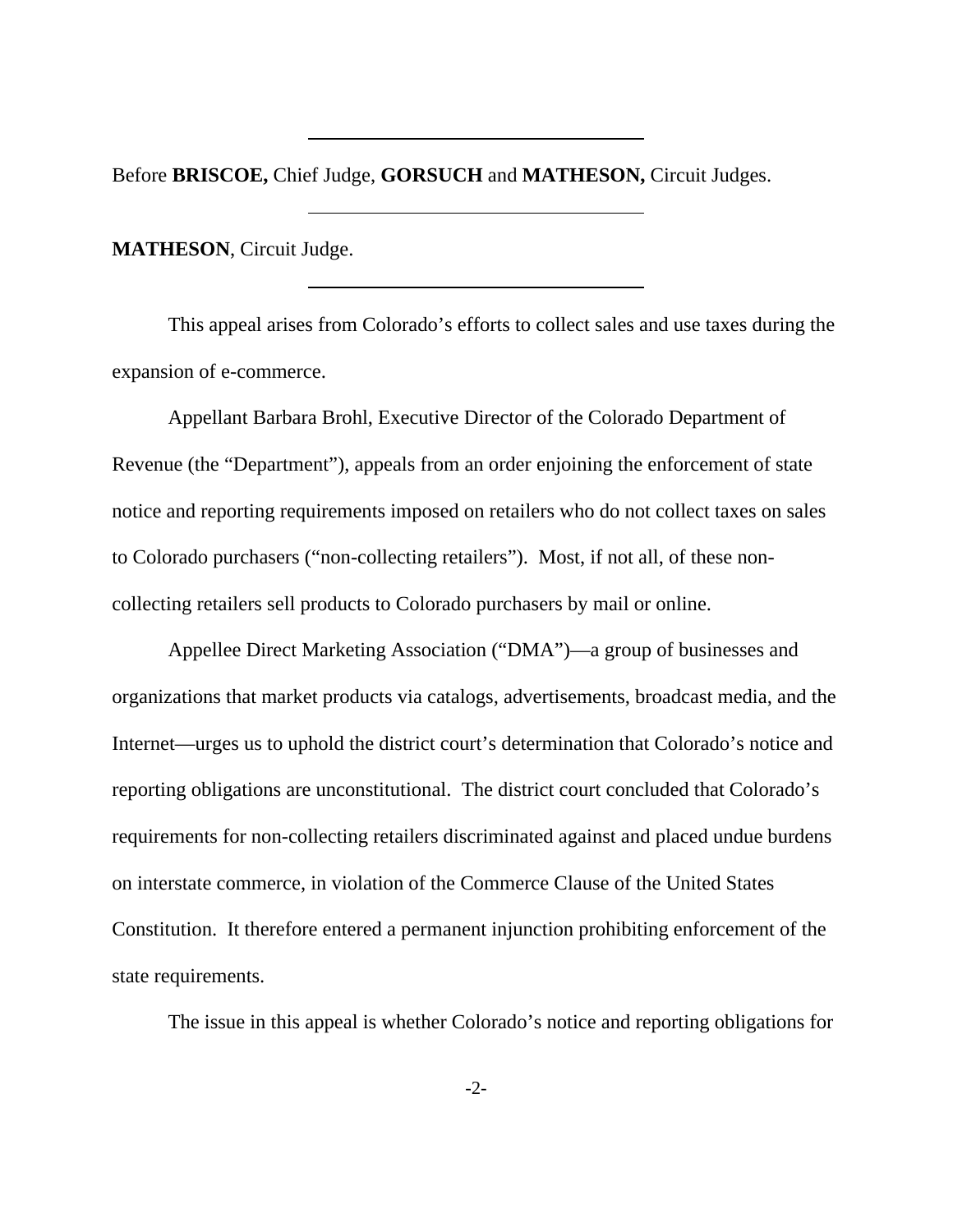non-collecting retailers violate the Commerce Clause. However, we do not reach that merits question. Because the Tax Injunction Act, 28 U.S.C. § 1341, deprived the district court of jurisdiction to enjoin Colorado's tax collection effort, we remand to the district court to dismiss DMA's Commerce Clause claims.

### I. **BACKGROUND**

### A. *Colorado's Sales and Use Taxes*

Colorado imposes a 2.9 percent tax on the sale of tangible goods within the state. Colo. Rev. Stat. §§ 39-26-104(1)(a), -106(1)(a)(II). Retailers with a physical presence in the state are required by law to collect sales tax from purchasers<sup>1</sup> and remit it to the Department. *Id.* § 39-26-105, -106(2)(a). The sales tax statute imposes additional duties on Colorado retailers such as recordkeeping, *id.* § 39-26-116, and penalties for deficient remittance of sales tax, *id.* § 39-26-115.

If Colorado purchasers have not paid sales tax on tangible goods—as occurs in some online and mail-order purchases from retailers with no in-state physical presence they must pay a 2.9 percent use tax "for the privilege of storing, using, or consuming" the goods in Colorado. *Id.* § 39-26-202(1)(b). The use tax complements the sales tax and is designed to "prevent[] consumers of retail products from purchasing out of state in order to avoid paying a Colorado sales tax." *Walgreen Co. v. Charnes*, 819 P.2d 1039, 1043 (Colo. 1991) (en banc); *see also Halliburton Oil Well Cementing Co. v. Reily*, 373 U.S.

<sup>&</sup>lt;u>1</u> <sup>1</sup> We use the terms "purchasers," "consumers," and "customers" interchangeably.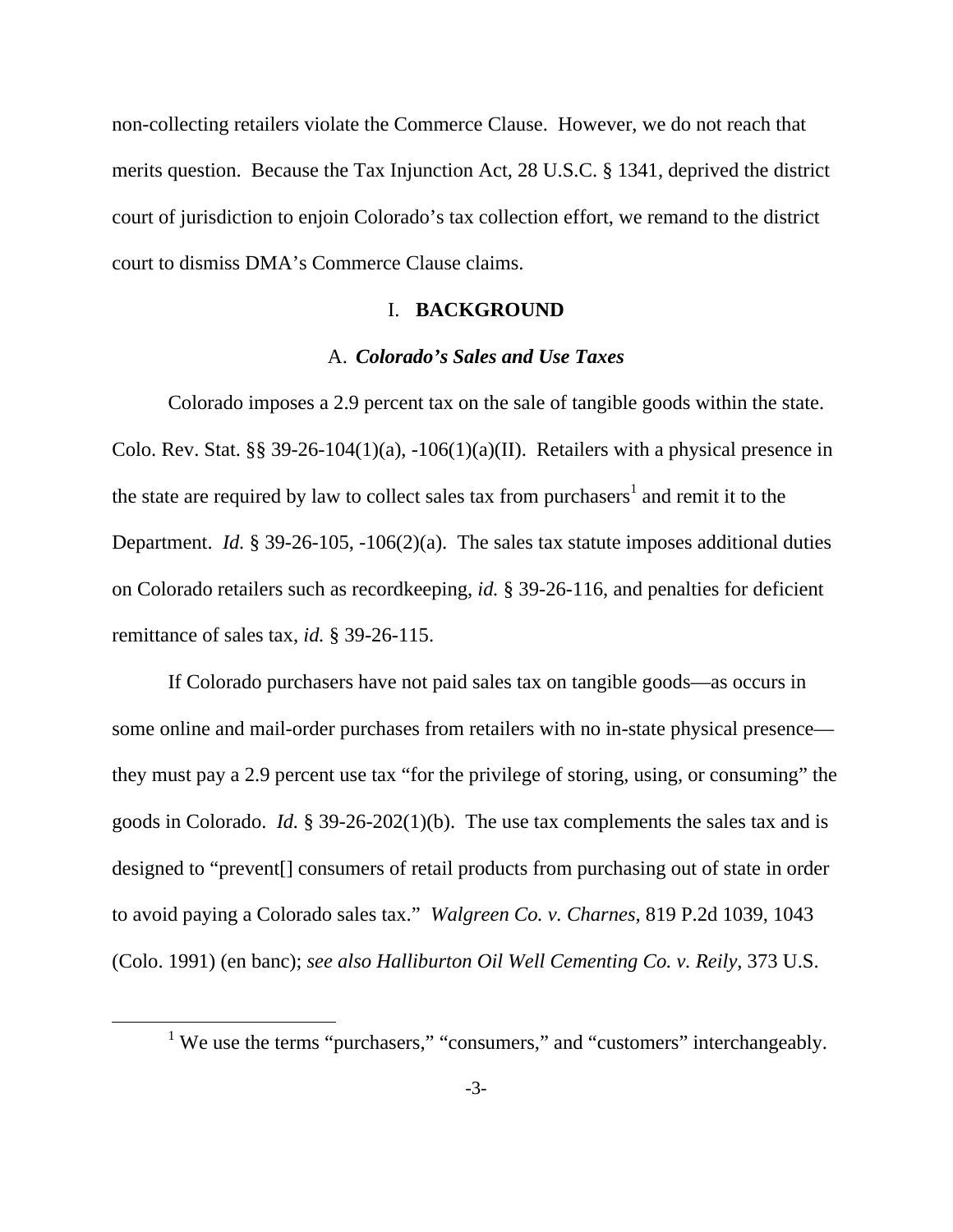64, 66 (1963) ("[T]he purpose of . . . a sales-use tax scheme is to make all tangible property used or consumed in [a] State subject to a uniform tax burden irrespective of whether it is acquired within the State.").

Although Colorado's sales and use taxes have equivalent rates, they are collected differently. Whereas retailers with a physical presence in the state must collect and remit sales tax to the Department, the onus is on the purchaser to report and pay use tax. *See J.A. Tobin Const. Co. v. Weed*, 407 P.2d 350, 353 (Colo. 1965) (en banc). This difference results from the Supreme Court's bright-line rule in *Quill Corp. v. North Dakota*, 504 U.S. 298 (1992). In *Quill*, the Court reaffirmed that it is unconstitutional under the "negative" or "dormant" aspect of the Commerce Clause for a state to require a retailer with no in-state physical presence to collect the state's sales or use taxes. *Id.* at 315-18 (reaffirming Commerce Clause holding in *National Bellas Hess, Inc. v. Department of Revenue of Illinois*, 386 U.S. 753 (1967)). Because *Quill* prohibits Colorado from forcing retailers with no in-state physical presence to collect and remit taxes on sales to Colorado consumers, the state requires its residents to report and pay use taxes to the Department with their income tax returns. *See* Colo. Rev. Stat. § 39-26- 204(1)(b). The failure to report and pay use tax is a criminal offense. *Id.* § 39-26-206; *id.* § 39-21-118.

Nonetheless, use tax collection is elusive. Most Colorado residents do not report or remit use tax despite the legal obligation to do so. A 2010 report submitted as part of this litigation estimated that Colorado state and local governments would lose \$172.7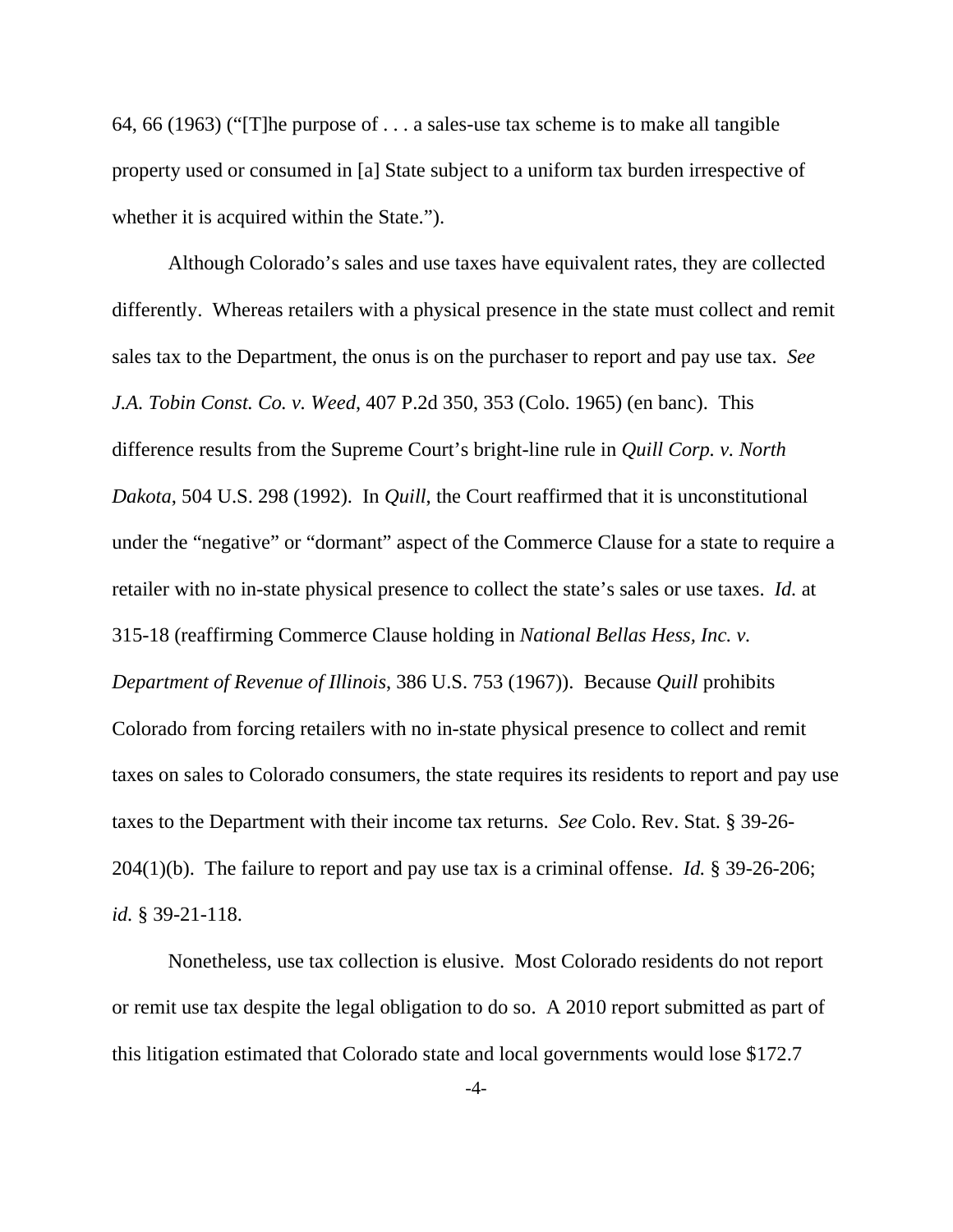million in 2012 because of residents' failure to pay use tax on e-commerce purchases from out-of-state, non-collecting retailers.

#### B. *Notice and Reporting Requirements*

To increase use tax collection, in 2010 the Colorado legislature enacted statutory requirements for non-collecting retailers.<sup>2</sup> The statute and its implementing regulations impose three principal obligations on non-collecting retailers whose gross sales in Colorado exceed \$100,000: they must (1) provide transactional notices to Colorado purchasers, (2) send annual purchase summaries to Colorado customers, and (3) annually report Colorado purchaser information to the Department.

Under the first requirement, non-collecting retailers must "notify Colorado purchasers that sales or use tax is due on certain purchases . . . and that the state of Colorado requires the purchaser to file a sales or use tax return." Colo. Rev. Stat. 39-21-  $112(3.5)(c)(I)$ . The notice must be included in every transaction with a Colorado purchaser, 1 Colo. Code Regs. § 201-1:39-21-112.3.5(2)(a), and shall inform the purchaser that (1) the retailer has not collected sales or use tax, (2) the purchase is not exempt from Colorado sales or use tax, and (3) Colorado law requires the purchaser to

 <sup>2</sup>  $2A$  "non-collecting retailer" is defined as "[a] retailer that . . . sells goods to Colorado purchasers and that does not collect Colorado sales or use tax." 1 Colo. Code Regs. § 201-1:39-21-112.3.5(1)(a)(i). Non-collecting retailers who made less than \$100,000 in total gross sales in Colorado in the previous calendar year, and who reasonably expect gross sales in the current calendar year to be less than \$100,000, are exempt from the notice and reporting obligations. *Id.* § 201-1:39-21-112.3.5(1)(a)(iii).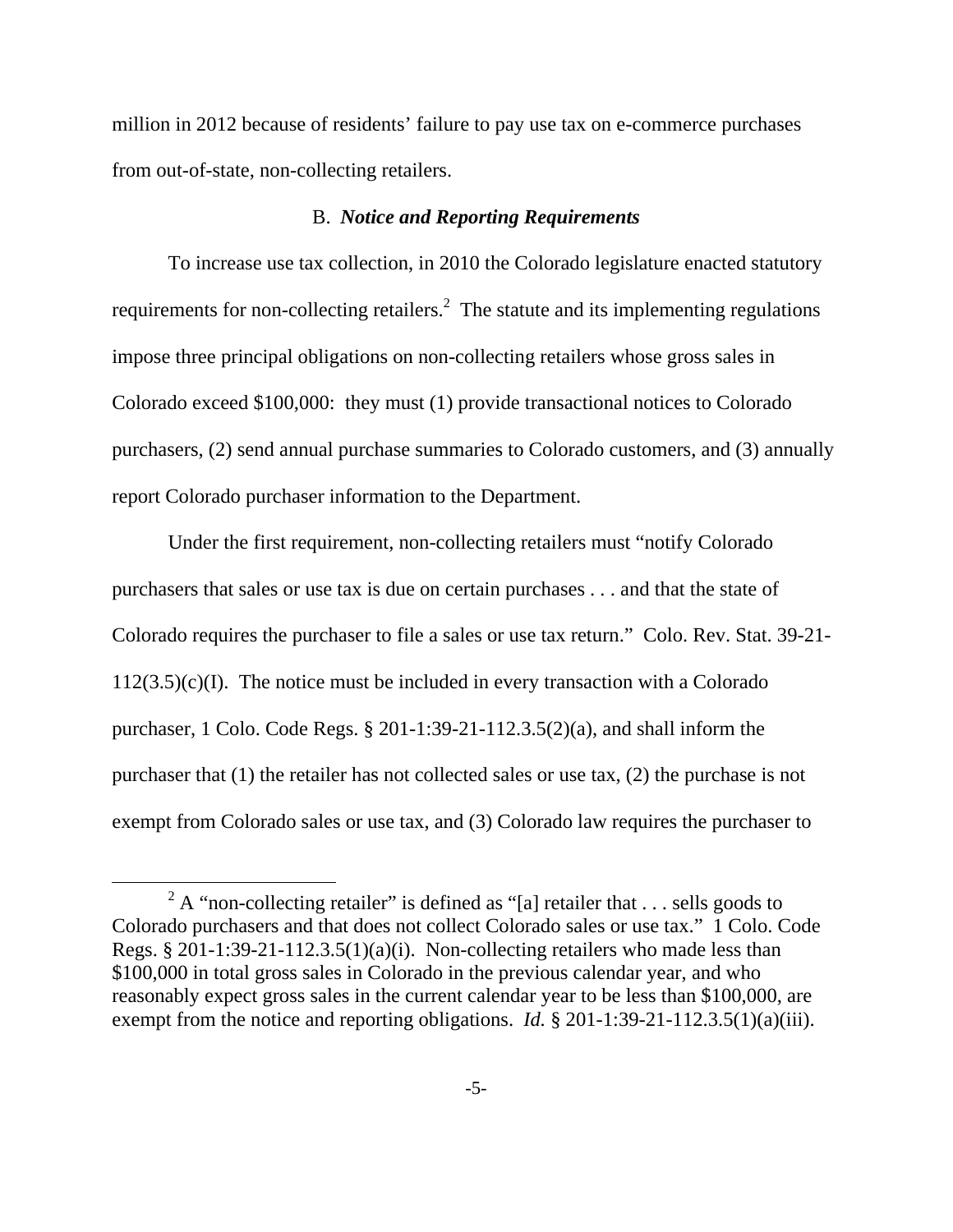file a sales or use tax return and to pay tax owed. *Id.* § 201-1:39-21-112.3.5(2)(b).<sup>3</sup> According to the Department, the transactional notice "serves to educate consumers about their state use tax liability with the aim of increasing voluntary compliance." Aplt. Br. at 12.

Under the second requirement, non-collecting retailers must mail annual notices to Colorado customers who purchased more than \$500 in goods from them in the preceding calendar year. 1 Colo. Code Regs.  $\S 201-1:39-21-112.3.5(3)(a)$ , (c). The summary must be sent by January 31 of each year and the envelope containing it must be "prominently marked with the words 'Important tax document enclosed.'" *Id.* § 201-1:39-21- 112.3.5(3)(a)(i), (vi). The summary must inform Colorado consumers of purchase dates,

items bought, and the amount of each purchase made in the preceding calendar year. *Id.*  $§$  201-1:39-21-112.3.5(3)(a)(ii). The annual summary tells purchasers they have a duty to "file a sales or use tax return at the end of every year" in Colorado and must inform customers that the retailer is required to report to the Department the customers' total purchase amounts from the preceding calendar year. *Id.* § 201-1:39-21-112.3.5(3)(a)(iii), (iv). According to the Department, the annual summary "arms the consumer with accurate information to facilitate reporting and paying the use tax." Aplt. Br. at 13.

 $\frac{1}{3}$  $3$  Non-collecting retailers may provide a more generalized notice if they are required to comply with a similar practice in another state. *Id.* § 201-1:39-21- 112.3.5(2)(e). The transactional notice also may take the form of a prominent link during an online purchase that states, "See important sales tax information regarding the tax you may owe directly to your state." *Id.* § 201-1:39-21-112.3.5(2)(d).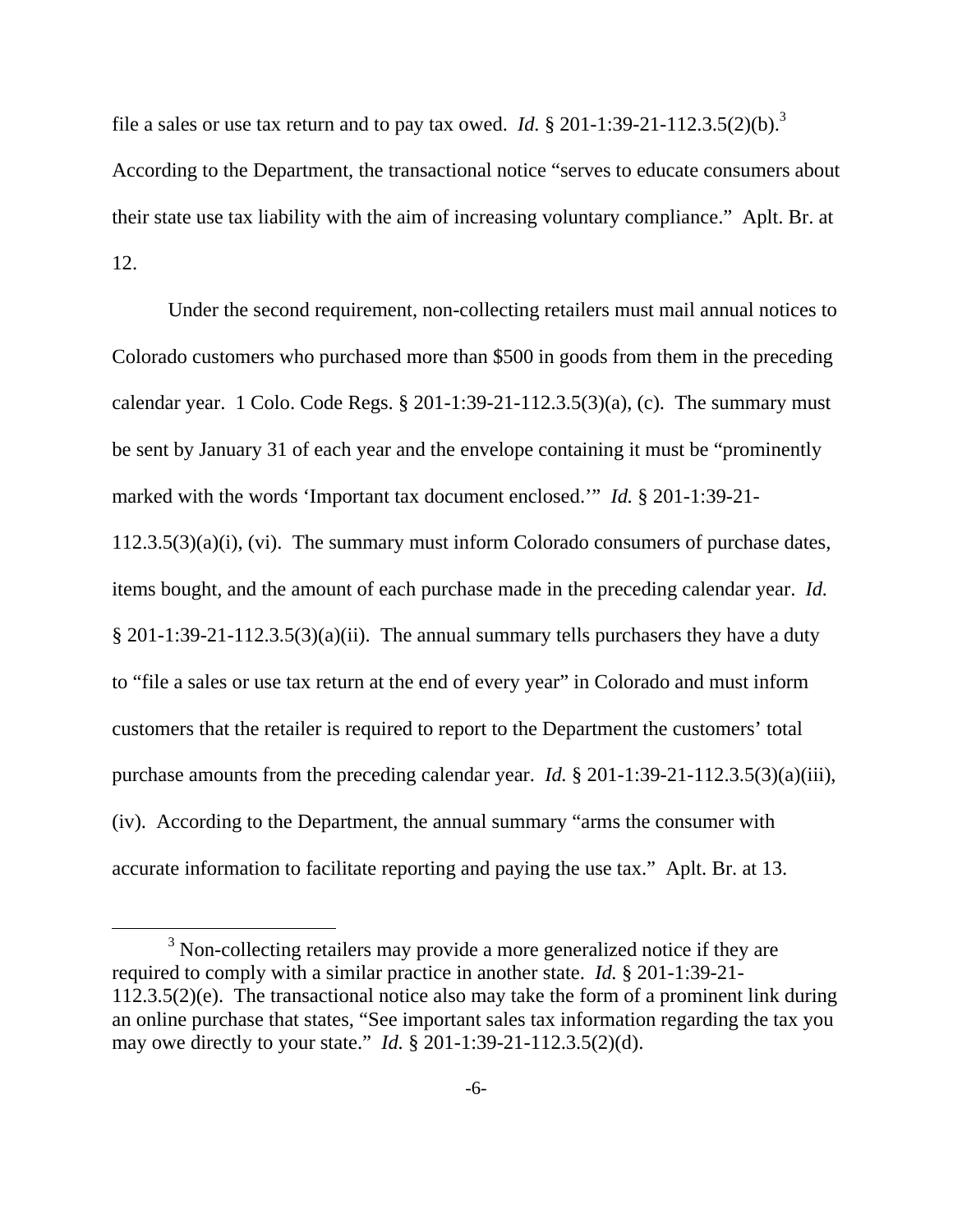Third, non-collecting retailers must annually report information on Colorado purchasers to the Department. Colo. Rev. Stat. § 39-21-112(3.5)(d)(II)(A). The annual report shall include purchasers' names, billing addresses, shipping addresses, and total purchase amounts for the previous calendar year. 1 Colo. Code Regs. § 201-1:39-21- 112.3.5(4)(a). According to the Department, this customer information report "allows [it] to pursue audit and collection actions against taxpayers who fail to pay the tax" and "is designed to increase voluntary consumer compliance with state tax laws because consumers know that a third party has reported their taxable activity to the taxing authority." Aplt. Br. at 13.

Non-collecting retailers who do not comply with any one of Colorado's notice and reporting obligations are subject to penalties. Colo. Rev. Stat. § 39-21-112(3.5)(c)(II),  $(d)(III)(A)$ - $(B)$ . Alternatively, retailers may choose to collect and remit sales tax from Colorado purchasers to forgo the notice and reporting obligations.

## C. *Procedural History*

In June 2010, DMA sued the Department's executive director, $4$  challenging the constitutionality of Colorado's notice and reporting requirements. Claims I and II of DMA's complaint alleged that Colorado's statutory and regulatory obligations are unconstitutional under the Commerce Clause because they (1) discriminate against

 $\overline{4}$  $4$  At the time, the executive director was Roxy Huber. Ms. Brohl was later substituted as the defendant in this litigation.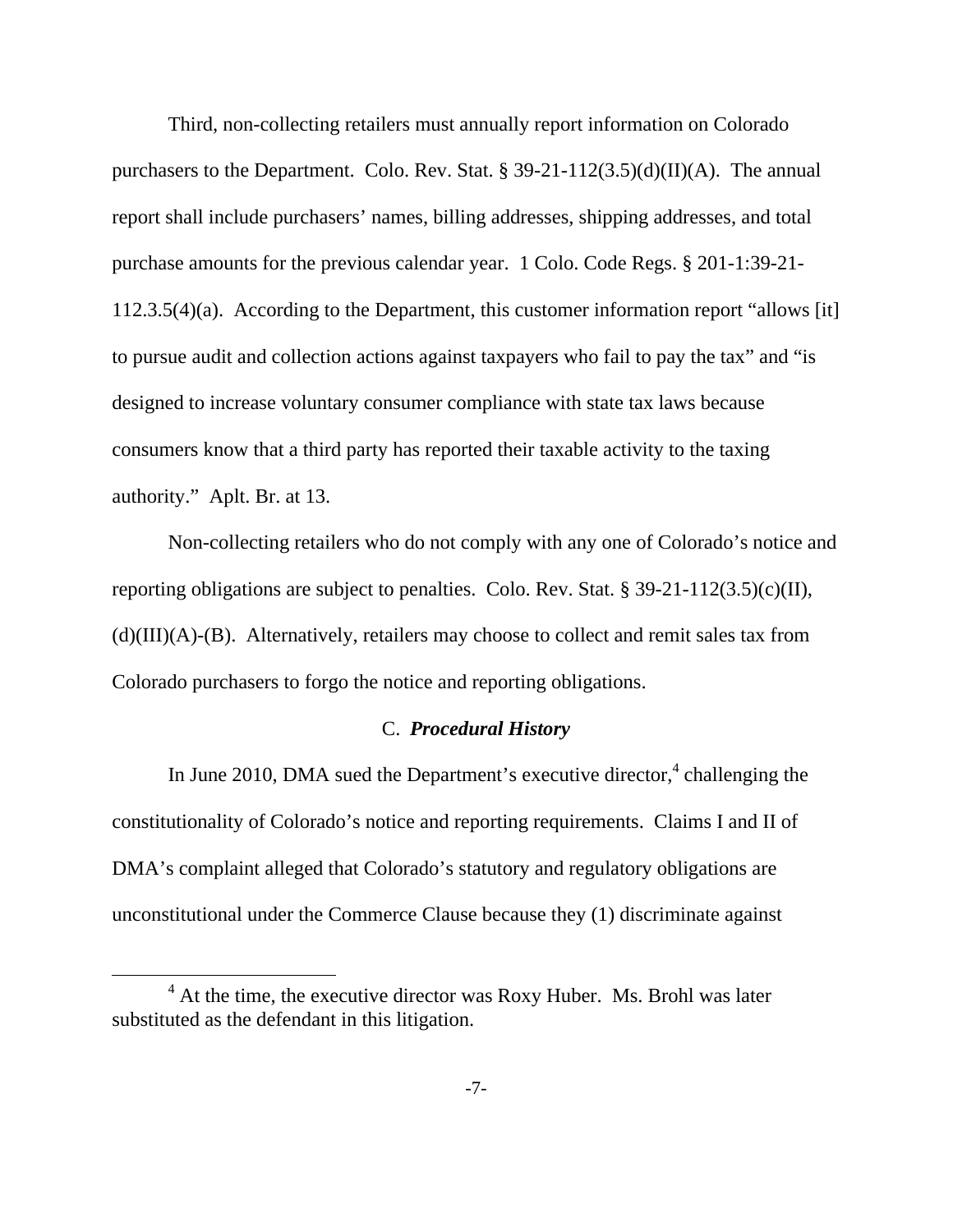interstate commerce ("Discrimination Claim"), and (2) impose undue burdens on interstate commerce ("Undue Burden Claim").<sup>5</sup>

The district court granted DMA a preliminary injunction prohibiting the enforcement of the notice and reporting requirements. The parties then agreed to an expedited process for resolving the two Commerce Clause claims and filed cross-motions for summary judgment on those claims.

On March 30, 2012, the district court granted DMA's motion for summary judgment and denied the Department's motion for summary judgment. On the Discrimination Claim, the court concluded that the notice and reporting requirements facially discriminate against interstate commerce. It held these requirements are unconstitutional because "[t]he record contains essentially no evidence to show that the legitimate interests advanced by the [Department] cannot be served adequately by reasonable nondiscriminatory alternatives." *Direct Mktg. Ass'n v. Huber*, No. 10-CV-01546-REB-CBS, 2012 WL 1079175, at \*6 (D. Colo. Mar. 30, 2012).

On the Undue Burden Claim, the district court relied on *Quill*'s bright-line rule that state governments cannot constitutionally require businesses without an in-state physical presence to collect and remit sales or use taxes. The district court acknowledged that Colorado's notice and reporting requirements do not obligate out-of-state retailers to

 $\frac{1}{5}$  DMA's First Amended Complaint asserted six other claims under the United States and Colorado Constitutions. The district court stayed these claims pending the resolution of Claims I and II. Only Claims I and II are before this court on appeal.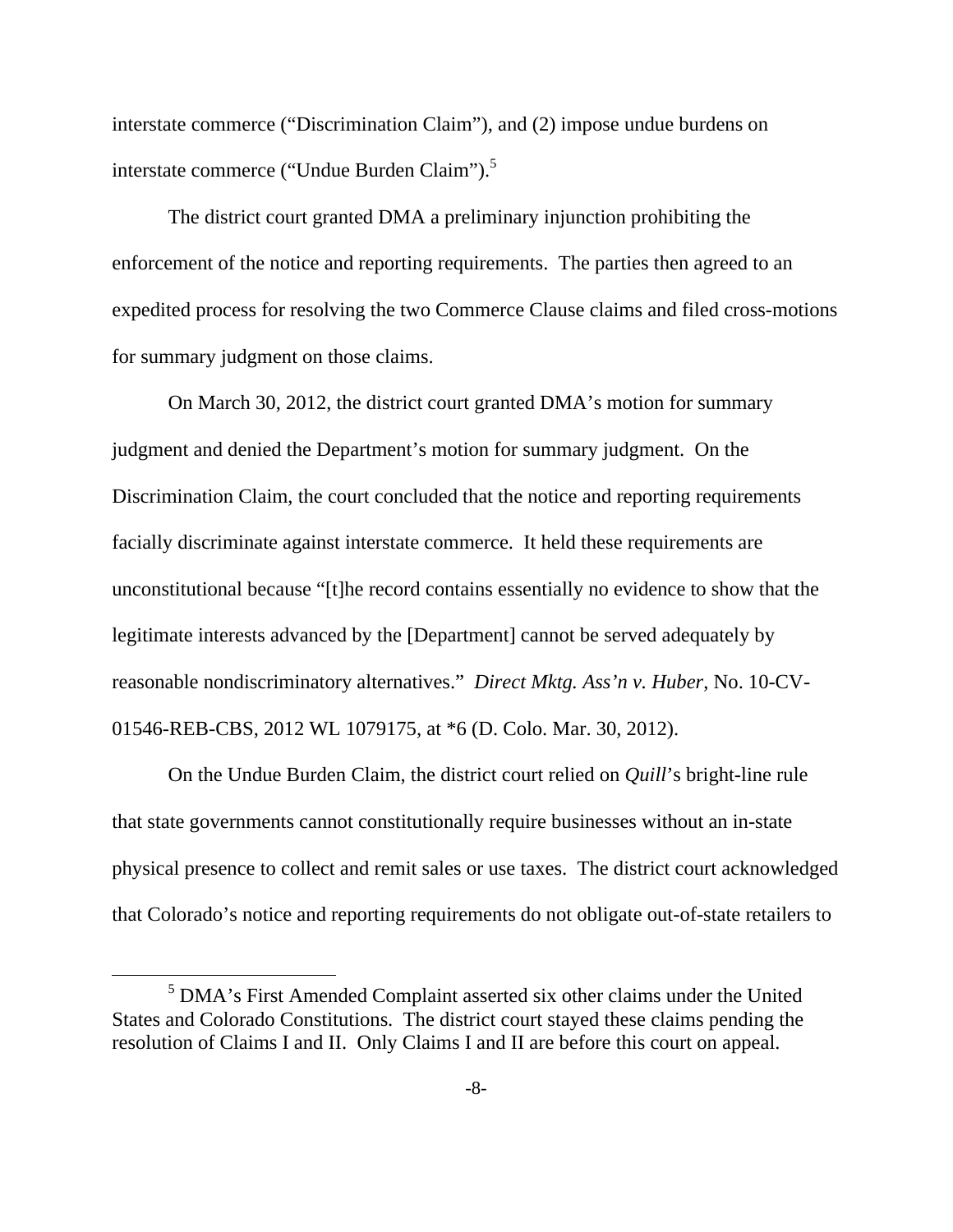collect and remit taxes. But it reasoned that the notice and reporting requirements place burdens on out-of-state retailers that "are inextricably related in kind and purpose to the burdens condemned in *Quill*." *Id.* at \*8. These burdens, the district court concluded, would unconstitutionally interfere with interstate commerce.

In the same order, the court entered a permanent injunction prohibiting enforcement of the notice and reporting requirements. In granting injunctive relief, the district court said DMA had achieved actual success on the merits because the court had granted summary judgment on the Discrimination and Undue Burden Claims.

Because DMA's non-Commerce Clause claims remained unresolved, the district court said it would "address in a separate order the parties' request that [it] certify this order as a final judgment under Fed. R. Civ. P. 54(b)," from which the Department could appeal. *Id.* at \*11; *see also* 28 U.S.C. § 1291. However, the Department filed its notice of appeal before the district court certified the order as final under Fed. R. Civ. P. 54(b). We nevertheless may consider the Department's appeal from the district court's entry of a permanent injunction under 28 U.S.C. § 1292(a)(1) (providing jurisdiction over interlocutory orders granting injunctions).

#### II. **DISCUSSION**

The issue on appeal is whether Colorado's notice and reporting requirements for non-collecting retailers violate the dormant Commerce Clause. Before addressing that issue, however, we must determine whether the Tax Injunction Act ("TIA"), 28 U.S.C. § 1341, precludes federal jurisdiction over DMA's claims. We conclude that it does and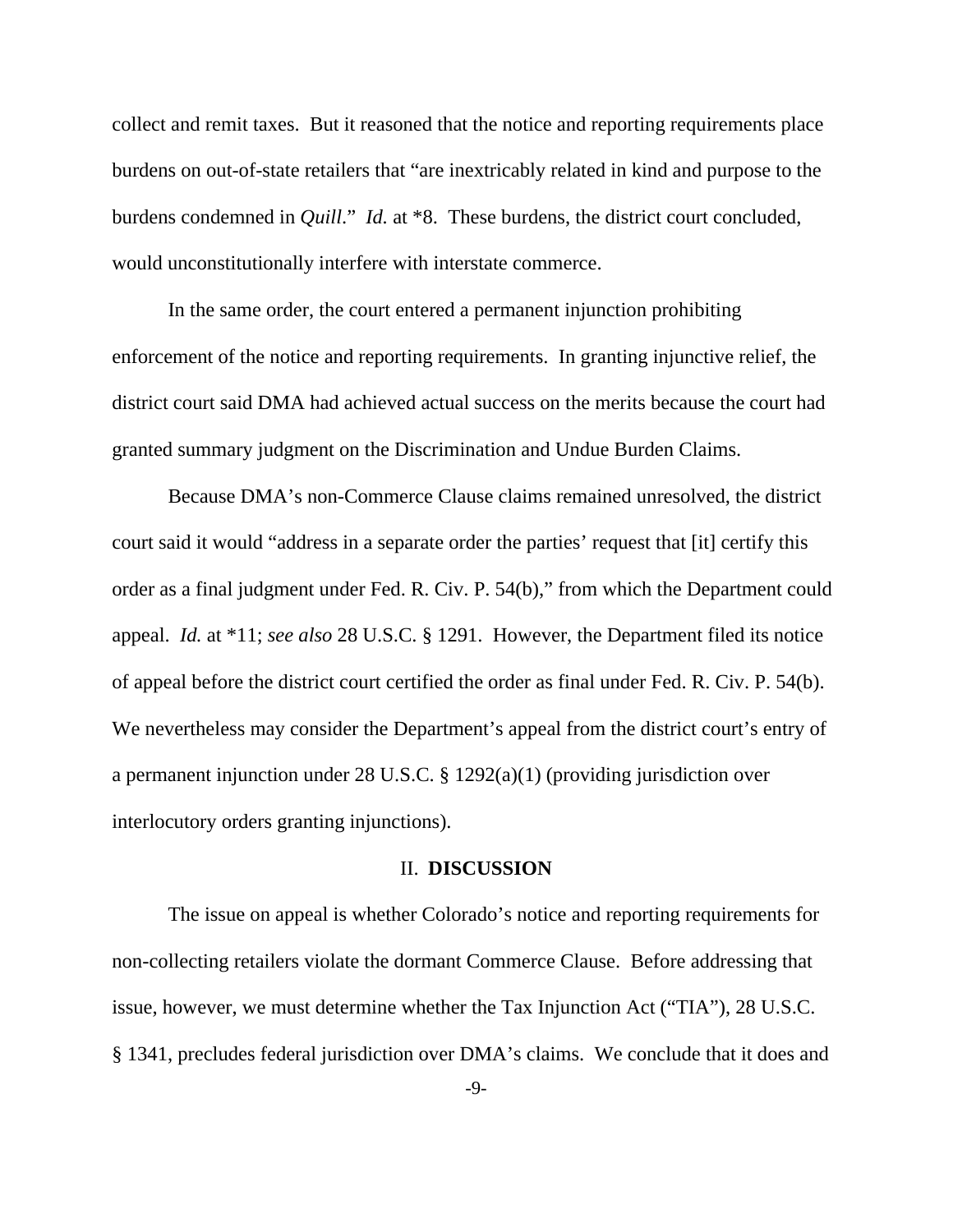do not reach the merits of this appeal.

### A. *Tax Injunction Act*

The TIA provides that "district courts shall not enjoin, suspend or restrain the assessment, levy or collection of any tax under State law where a plain, speedy and efficient remedy may be had in the courts of such State." 28 U.S.C. § 1341. "The statute has its roots in equity practice, in principles of federalism, and in recognition of the imperative need of a State to administer its own fiscal operations." *Rosewell v. LaSalle Nat'l Bank*, 450 U.S. 503, 522 (1981) (quotations omitted). It therefore serves as a "broad jurisdictional barrier" that "limit[s] drastically federal district court jurisdiction to interfere with so important a local concern as the collection of taxes." *Arkansas v. Farm Credit Servs. of Cent. Ark.*, 520 U.S. 821, 825, 826 (1997). Because the TIA is a jurisdictional limitation, we must determine whether it prohibits our consideration of this appeal regardless of whether it was raised in the district court. *See Oklahoma ex rel. Okla. Tax Comm'n v. Int'l Registration Plan, Inc.*, 455 F.3d 1107, 1111 (10th Cir. 2006); *see also Folio v. City of Clarksburg*, 134 F.3d 1211, 1214 (4th Cir. 1998) ("This statutory provision is a jurisdictional bar that is not subject to waiver, and the federal courts are duty-bound to investigate the application of the Tax Injunction Act regardless of whether the parties raise it as an issue.").

The TIA prohibits our jurisdiction if (1) DMA's action seeks to "enjoin, suspend or restrain the assessment, levy or collection of any tax under State law," 28 U.S.C. § 1341, and (2) "a plain, speedy and efficient remedy may be had in the courts of such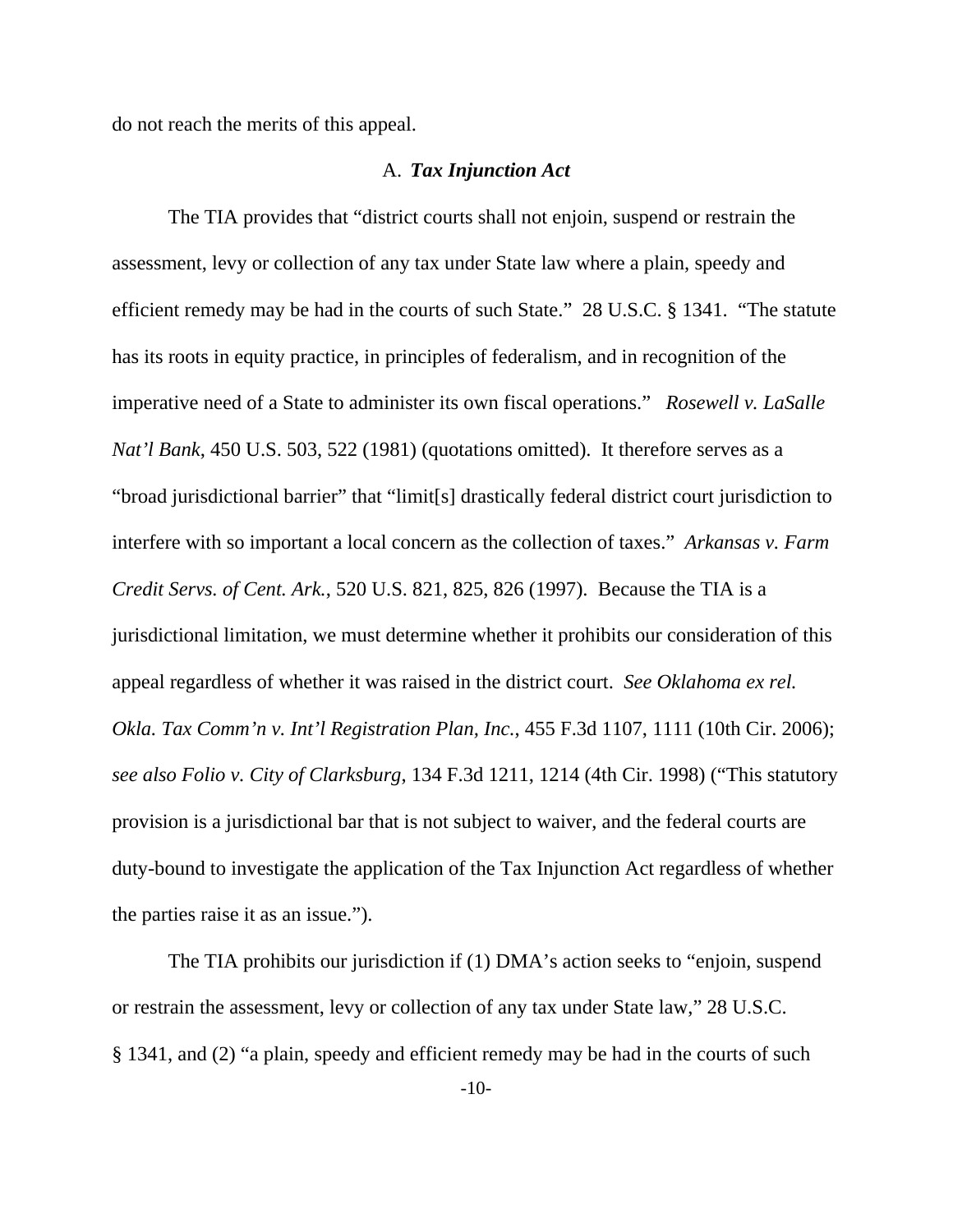State," *id.* We address these issues in turn.

# 1. **Does DMA seek to enjoin, suspend, or restrain the assessment, levy or collection of a state tax?**

The TIA divests federal district courts of jurisdiction over actions that seek to "enjoin, suspend or restrain the assessment, levy or collection of any tax under State law." 28 U.S.C. § 1341. This broad language prohibits federal courts from interfering with state tax administration through injunctive relief, declaratory relief, or damages awards. *See California v. Grace Brethren Church*, 457 U.S. 393, 407-08 (1982); *Marcus v. Kan. Dep't of Revenue*, 170 F.3d 1305, 1309 (10th Cir. 1999). The TIA "does not limit any substantive rights to enjoin a state tax but requires only that they be enforced in a state court rather than a federal court." *Empress Casino Joliet Corp. v. Balmoral Racing Club, Inc.*, 651 F.3d 722, 725 (7th Cir. 2011).

In its brief, DMA argues the TIA does not preclude federal jurisdiction here because DMA (1) is not a taxpayer seeking to avoid a tax, and (2) challenges notice and reporting requirements, not a tax assessment.

a. *Non-taxpayer lawsuits* 

DMA argues it is not a taxpayer seeking to avoid state taxes and thus the TIA does not apply. Its argument rests on *Hibbs v. Winn*, 542 U.S. 88 (2004), where the Supreme Court stated that the TIA is triggered when "state taxpayers seek federal-court orders enabling them to avoid paying state taxes." *Id.* at 107. Relying on our precedent interpreting *Hibbs*, we disagree that the TIA applies only when taxpayers seek to avoid a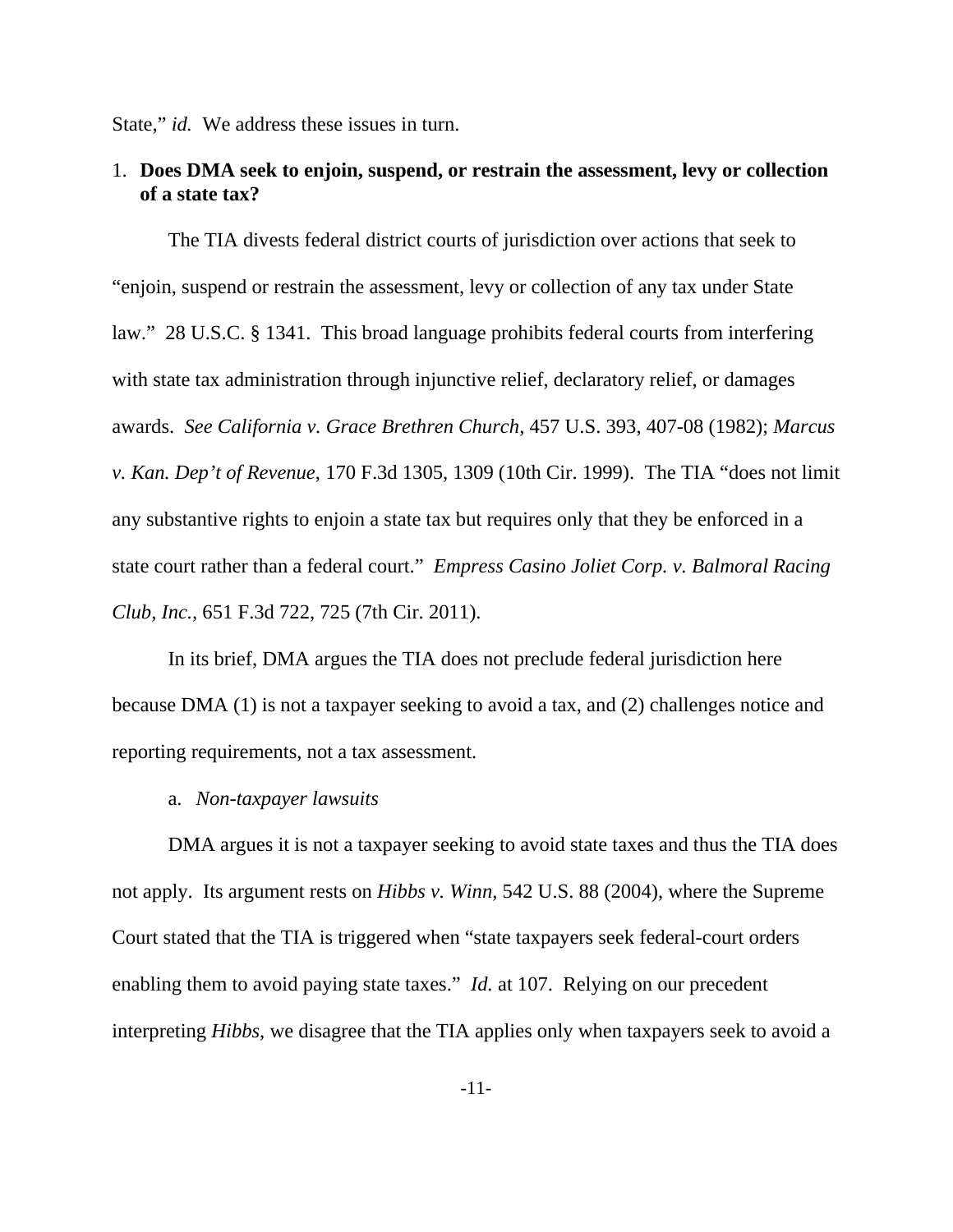state tax in federal court.

The plaintiffs in *Hibbs* were Arizona taxpayers who brought an Establishment Clause challenge in federal court to a state tax credit for contributions to "school tuition organizations." *Id.* at 94-95. The plaintiffs did not challenge a tax imposed on them, but a tax benefit to others. *Id.* at 108. The Supreme Court determined the TIA did not bar such a lawsuit.

The Court observed that Congress enacted the TIA to "direct[] taxpayers to pursue refund suits instead of attempting to restrain [state tax] collections" through federal lawsuits. *Id.* at 104. "In short," the Court said, "Congress trained its attention on taxpayers who sought to avoid paying their tax bill by pursuing a challenge route other than the one specified by the taxing authority." *Id.* at 104-05.

Beyond this discussion of taxpayer lawsuits, the *Hibbs* Court explained that the TIA applies to federal court relief that "would . . . operate[] to reduce the flow of state tax revenue"—i.e., federal lawsuits that would inhibit state tax assessment, levy, or collection. *Id.* at 106. According to the statute's legislative history, Congress enacted the TIA with "state-revenue-protective objectives," including prohibiting "taxpayers, with the aid of a federal injunction, from withholding large sums, thereby disrupting state government finances." *Id.* at 104; *see also id.* at 105 n.7 ("The TIA . . . proscribes interference only with those aspects of state tax regimes that are needed to produce revenue—i.e., assessment, levy, and collection."). The Court noted that the *Hibbs* plaintiffs did not challenge a state-revenue-producing measure—they sought to invalidate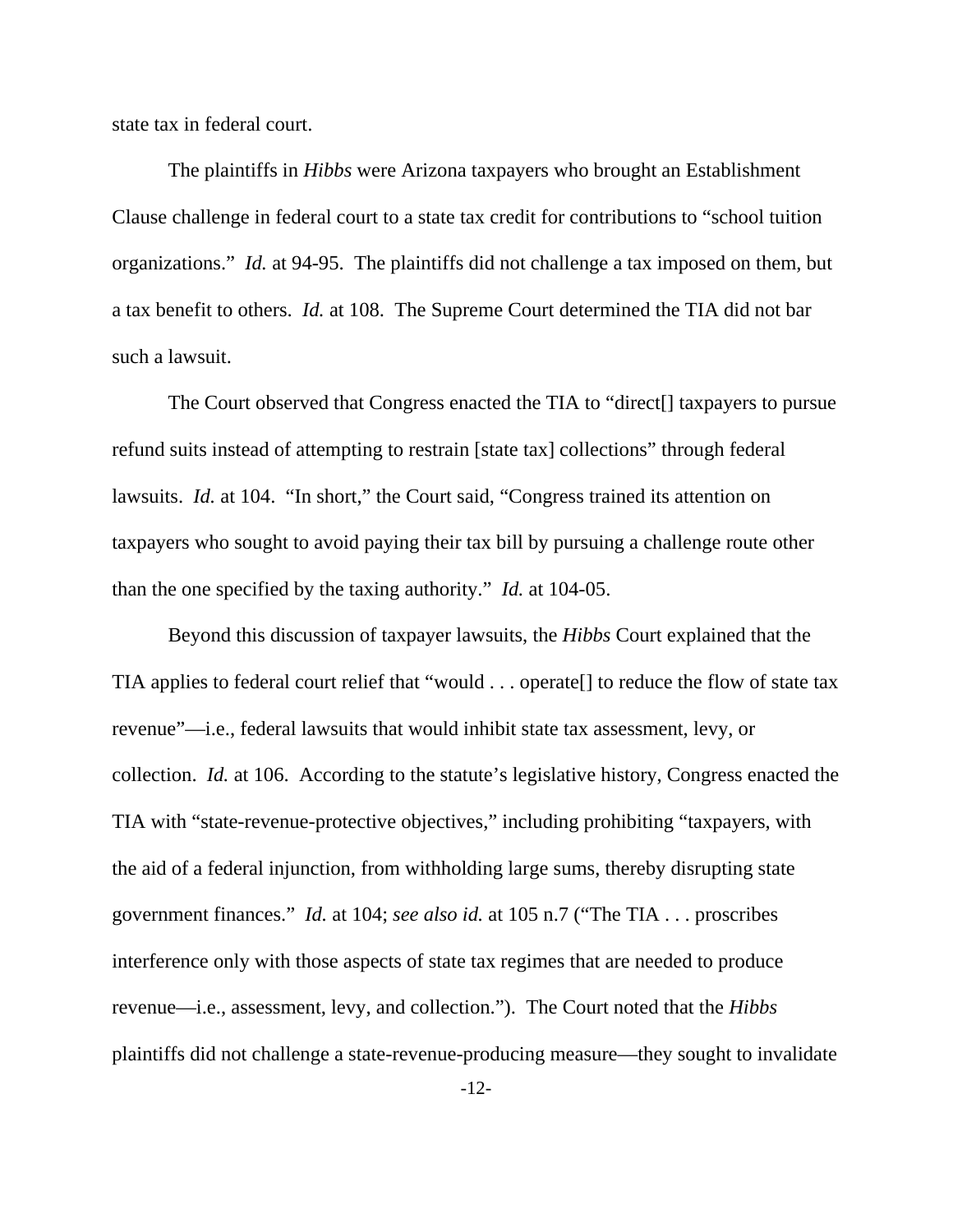a *tax credit* the state gave to taxpayers—and that nothing in the TIA prohibited a third party from challenging a state tax benefit in federal court. *See id.* at 107-08.

Although *Hibbs* states that the TIA applies to "cases in which state taxpayers seek federal-court orders enabling them to avoid paying state taxes," *id.* at 107, we have not interpreted it as holding that the TIA applies only to taxpayer suits. For instance, in *Hill v. Kemp*, 478 F.3d 1236 (10th Cir. 2007), we applied the TIA outside the context of a taxpayer seeking to avoid taxes. In *Hill*, Oklahoma motorists and abortion-rights supporters sought to enjoin Oklahoma's statutory scheme for specialty vehicle license plates. *Id.* at 1239. The plaintiffs argued that Oklahoma unconstitutionally discriminated against their viewpoint by giving more favorable terms and conditions to drivers who wanted specialty plates with anti-abortion messages. *Id.*

We agreed with the district court that the TIA barred the plaintiffs' challenge because Oklahoma's specialty license plate scheme imposed revenue-generating charges, which we viewed as taxes. *Id.* at 1244-45. To enjoin the "entire specialty plate regime . . . or even to enjoin a portion of it," we said, "would deny Oklahoma the use of significant funds" used for a variety of state initiatives. *Id.* at 1247. Such a result "would implicate exactly the sort of federalism problems the TIA was designed to ameliorate." *Id.*; *see also Tully v. Griffin, Inc.*, 429 U.S. 68, 73 (1976) ("[T]he statute has its roots in equity practice, in principles of federalism, and in recognition of the imperative need of a State to administer its own fiscal operations.").

The plaintiffs in *Hill* argued that, under *Hibbs*, the TIA did not apply because they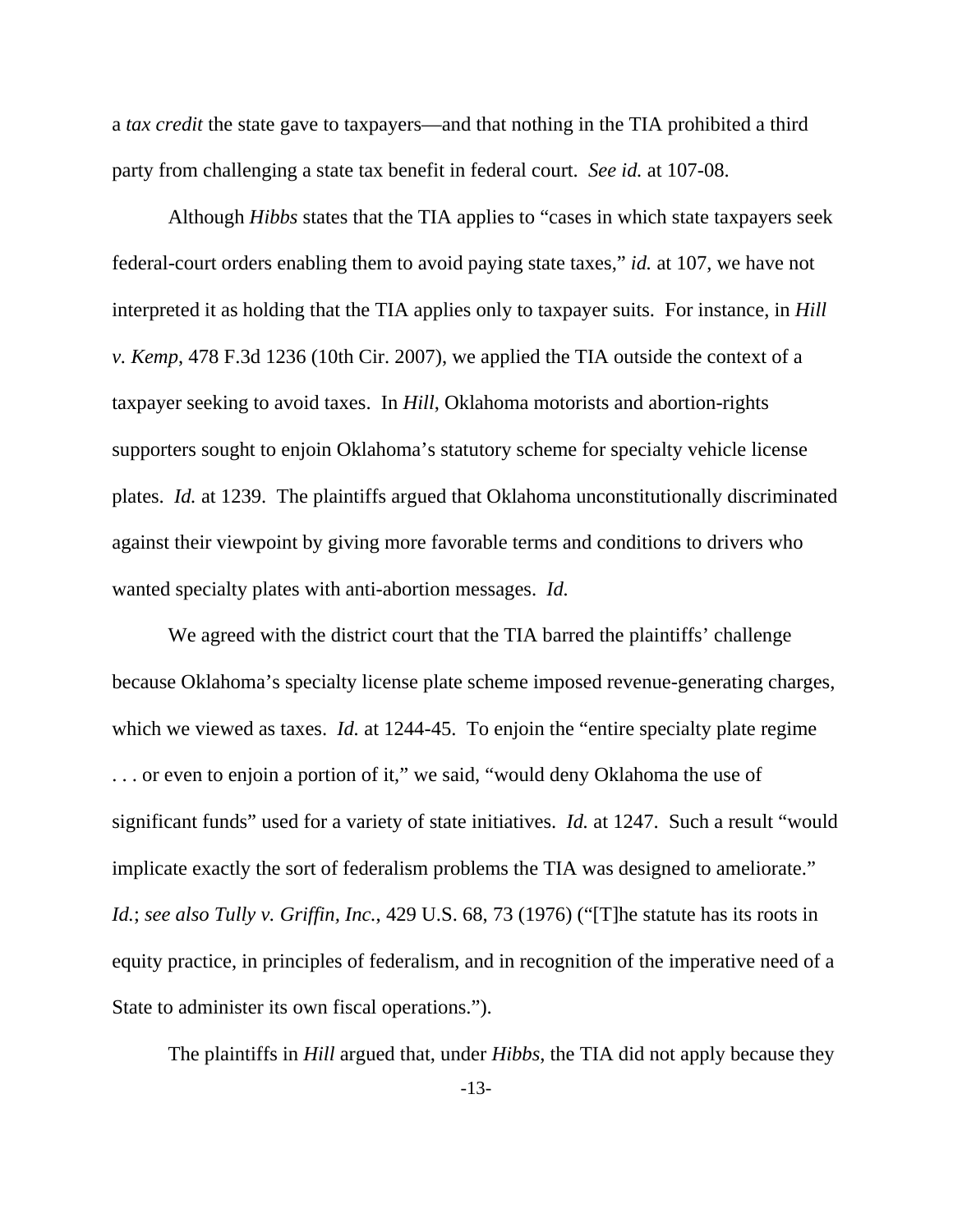did not "challenge an assessment imposed on them, but rather assessments imposed on and paid by other persons or entities"—i.e., they were not taxpayers trying to avoid a tax. 478 F.3d at 1249. We disagreed with this reading of *Hibbs*. We saw "[n]othing in the language of the TIA indicat [ing] that our jurisdiction to hear challenges to state taxes can be turned like a spigot, off when brought by taxpayers challenging their own liabilities and on when brought by third parties challenging the liabilities of others." *Id.*

We acknowledged that in *Hibbs* the Court "did point out that TIA cases typically involve challenges brought by state taxpayers seeking to avoid their own state tax liabilities." *Id.* But we noted that some lower-court cases applied the TIA to suits by third parties who sought to disrupt state tax collection and that the *Hibbs* Court did not criticize these decisions. *Id.* at 1249 & n.11 (citing *Valero Terrestrial Corp. v. Caffrey*, 205 F.3d 130, 132 (4th Cir. 2000)). We interpreted *Hibbs* as holding that the "essential problem with the defendant's assertion that the TIA barred the suit . . . lay in the fact that the plaintiff[s] . . . simply did not seek to enjoin the *levy or collection* of any *tax* . . . but instead sought to challenge the *provision* of a *tax credit.*" *Id.* at 1249. The upshot of *Hibbs*, we said, is that "giving away a tax credit is a very different thing than assessing, levying or collecting a tax." *Id.* at 1249. The nature of the plaintiff was not the "essential and dispositive distinction under the Supreme Court's teaching in *Hibbs*." *Id.*

Accordingly, we have not interpreted *Hibbs* as holding that the TIA applies only when taxpayers seek to avoid a state tax. Rather, the key question is whether the plaintiff's lawsuit seeks to prevent "the State from exercising its sovereign power to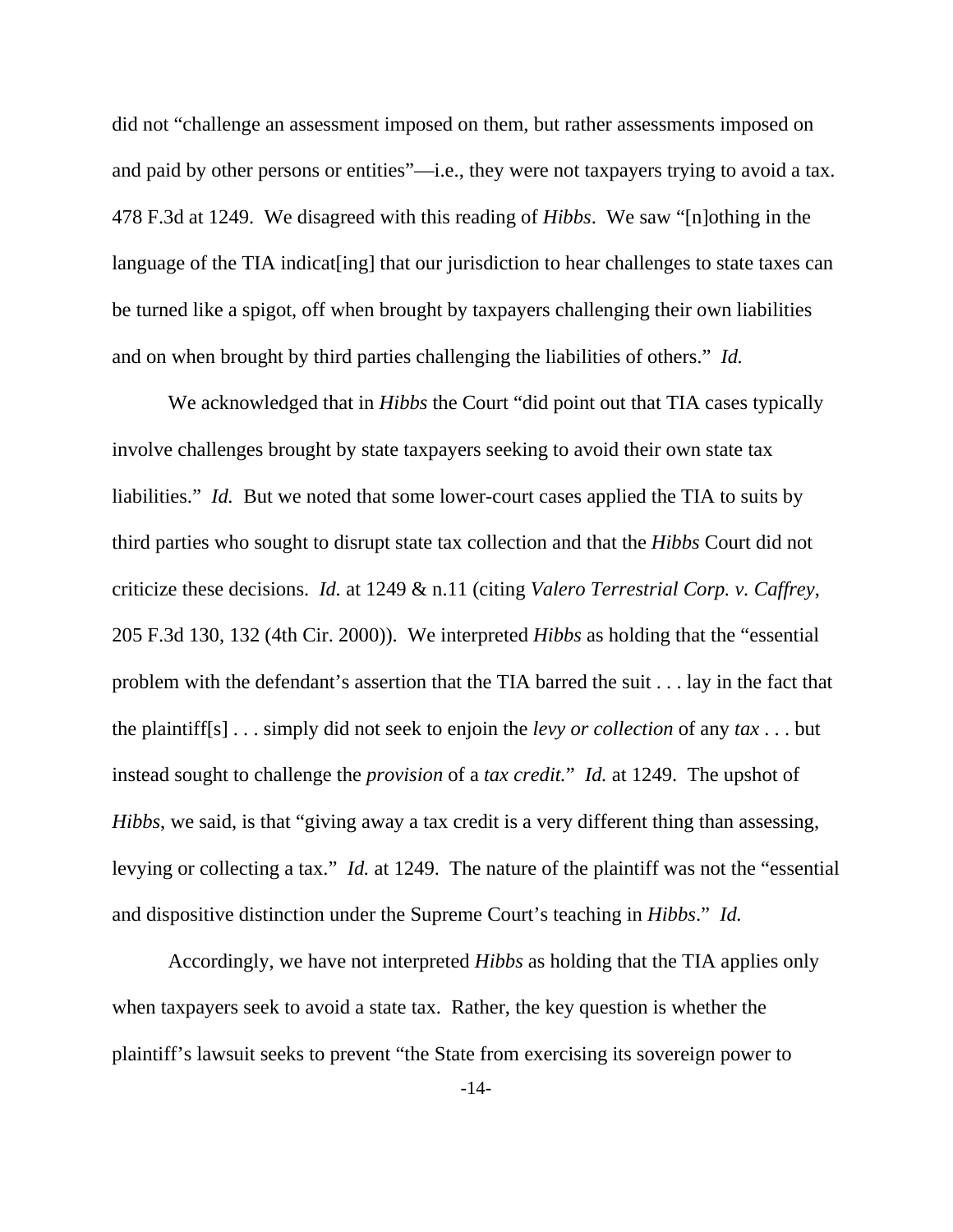collect . . . revenues." *Id.*<sup>6</sup> This interpretation adheres to *Hibbs*'s instruction that the primary purpose of the TIA is to "shield[] state tax collections from federal-court restraints." 542 U.S. at 104; *see also Ashton v. Cory*, 780 F.2d 816, 822 (9th Cir. 1986) ("The Supreme Court has repeatedly stated that the principal purpose of the Tax Injunction Act was to curtail federal court interference with state revenue collection procedures.").

Contrary to DMA's position, it cannot avoid the TIA merely because it is not a taxpayer challenging tax payment.

b. *Notice and reporting obligations* 

DMA next argues that it seeks to avoid notice and reporting obligations, not a tax. It insists that "[t]he fact that such obligations relate to use tax owed by Colorado consumers does not bring the DMA's suit . . . under the umbrella of the TIA as a suit seeking to enjoin the collection of a state tax." Aplee. Br. at 4.

But the TIA bars more than suits that would enjoin tax collection. It also prohibits federal lawsuits that would "*restrain* the . . . collection" of a state tax. 28 U.S.C. § 1341 (emphasis added). The issue is whether DMA's attack on Colorado's notice and

 <sup>6</sup> <sup>6</sup> In *Hill*, we stated that "our understanding of *Hibbs* accords with the views expressed by the Fifth Circuit." 478 F.3d at 1249 n.12. We cited *Henderson v. Stalder*, 407 F.3d 351 (5th Cir. 2005). In *Henderson*, the Fifth Circuit explained that "*Hibbs* opened the federal courthouse doors slightly notwithstanding the limits of the TIA, but it did so only where (1) a third party (not the taxpayer) files suit, *and* (2) the suit's success will enrich, not deplete, the government entity's coffers." *Id.* at 359 (emphasis added). In other words, if a non-taxpayer challenges a tax measure but its challenge would deplete state revenues, *Hibbs* does not prevent the TIA's application.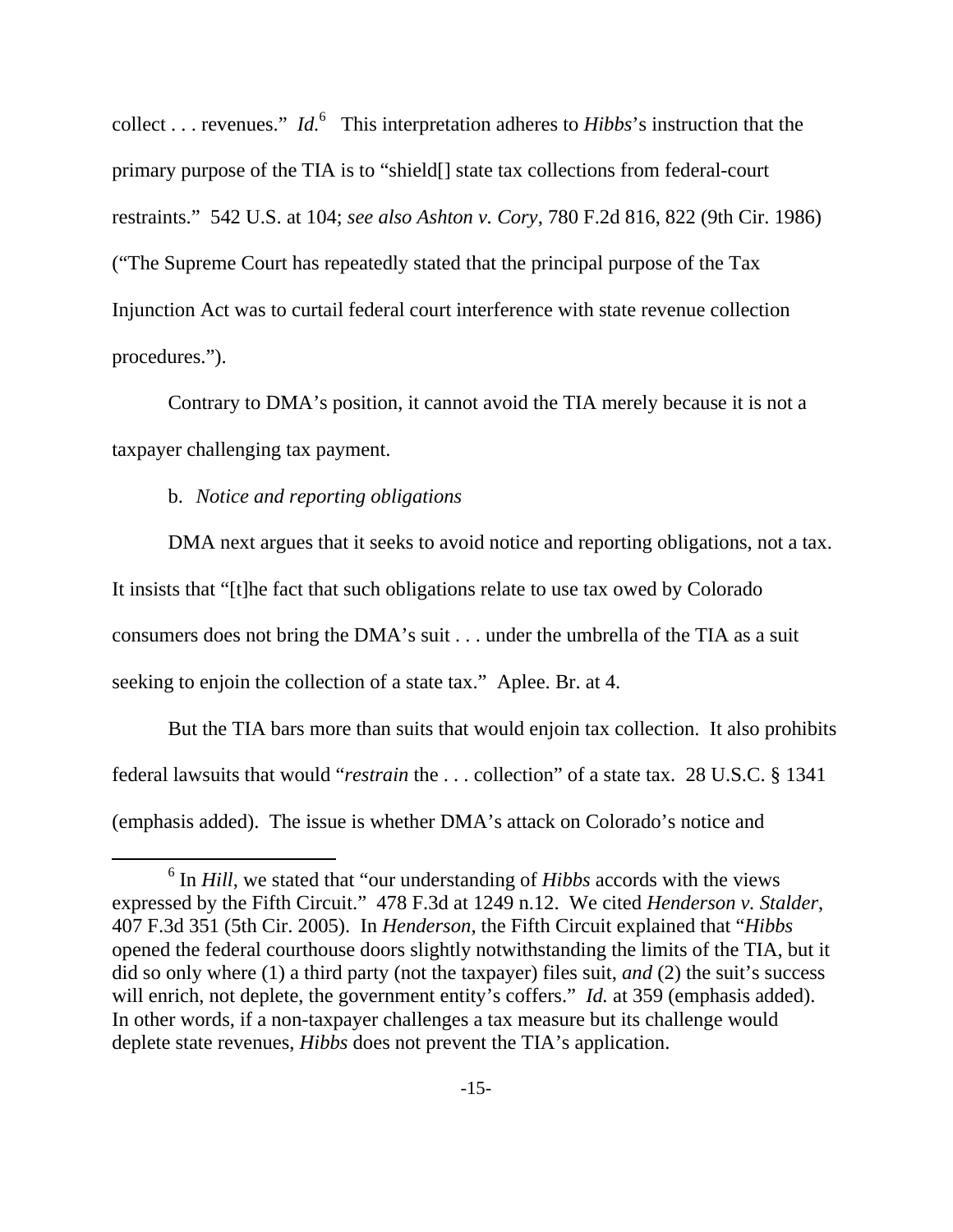reporting obligations would "restrain" Colorado's tax collection.

#### i. Suits that restrain tax collection

In enacting the TIA, Congress chose to prohibit three forms of interference with state tax collection: "enjoin[ing], suspend[ing], or restrain[ing.]" *Id.* Its use of the disjunctive "or" suggests each term has a distinct meaning. *See Garcia v. United States*, 469 U.S. 70, 73 (1984) ("Canons of construction indicate that terms connected in the disjunctive . . . be given separate meanings."). The terms "enjoin" and "suspend" suggest entirely arresting tax collection, but "restrain" has a broader ordinary meaning. *See Smith v. United States*, 508 U.S. 223, 228 (1993) ("When a word is not defined by statute, we normally construe it in accord with its ordinary or natural meaning.").

Under most definitions, "restrain" means to limit, restrict, or hold back. *See*  Webster's Third New International Dictionary 1936 (1976) (defining "restrain" as "to limit or restrict . . . a particular action or course" and "to moderate or limit the force, effect, development, or full exercise of"); American Heritage Dictionary of the English Language 1497 (2011) (defining "restrain" as "[t]o hold back or keep in check"); *see also*  Black's Law Dictionary 1429 (9th ed. 2009) (defining "restraint" as "[c]onfinement, abridgment, or limitation"). We accept this ordinary meaning of "restrain," cognizant of the Supreme Court's instruction that the TIA is a broad jurisdictional prohibition. *See Farm Credit Servs.*, 520 U.S. at 825; *Rosewell*, 450 U.S. at 524; *Moe v. Confederated Salish and Kootenai Tribes of Flathead Reservation,* 425 U.S. 463, 470 (1976); *see also Brooks v. Nance*, 801 F.2d 1237, 1239 (10th Cir. 1986); *Gasparo v. City of New York*, 16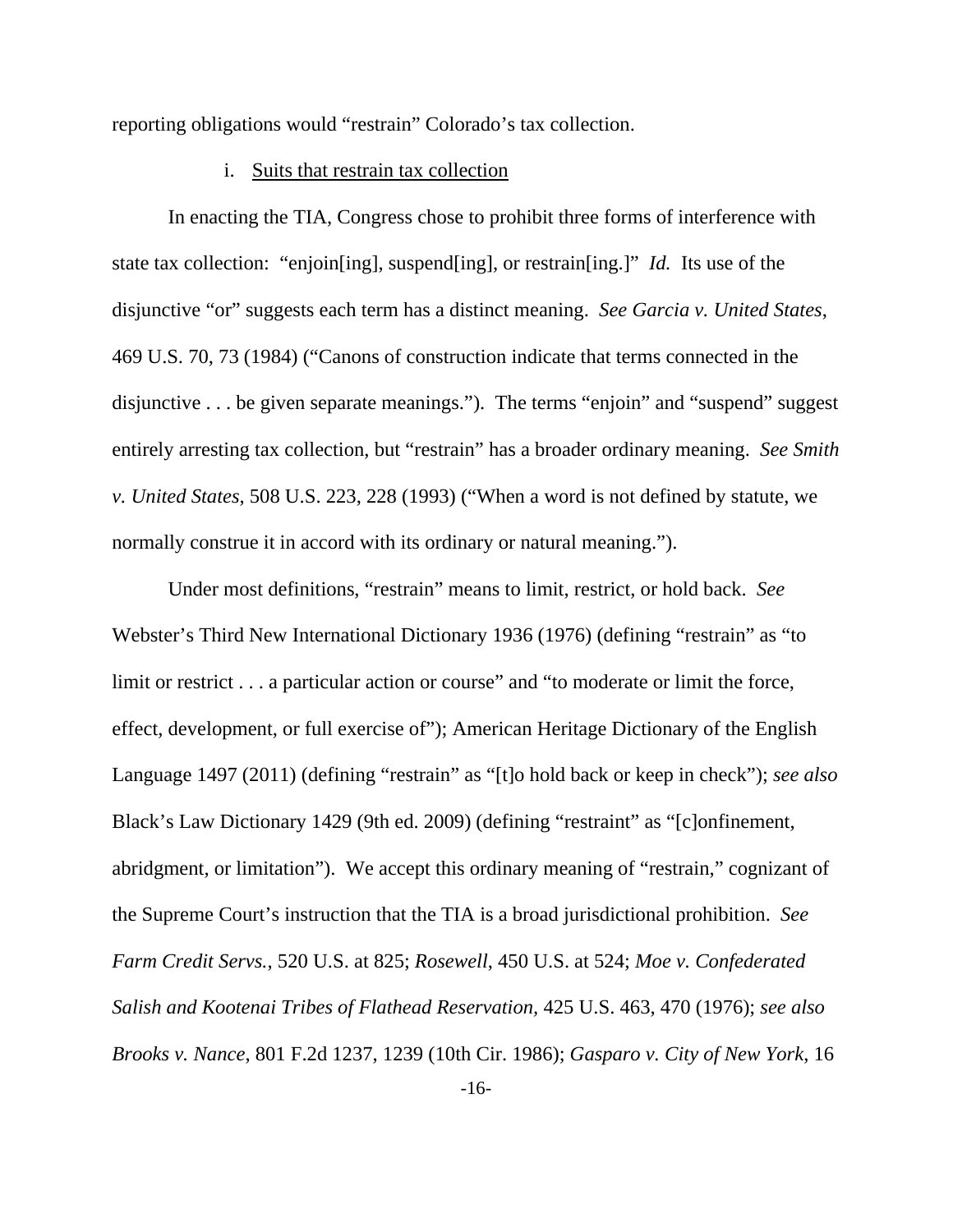F. Supp. 2d 198, 216 (E.D.N.Y. 1998) (The TIA "has not been narrowly construed, but rather constitutes a broad restriction on federal court jurisdiction." (quotations omitted)).

A lawsuit seeking to enjoin state laws enacted to ensure compliance with and increase use tax collection, like DMA's challenge here, would "restrain" state tax collection. Such a lawsuit, if successful, would limit, restrict, or hold back the state's chosen method of enforcing its tax laws and generating revenue. Federalism concerns, which the TIA seeks to avoid, arise not only when a state tax is challenged in federal court, but also when the means for collecting a state tax are targeted there. The TIA's use of the term "restrain" allows federal courts to weed out lawsuits, such as DMA's, that attempt to undermine state tax collection.

Although DMA does not directly challenge a tax, it contests the *way* Colorado wishes to collect use tax. This court has said that the TIA "cannot be avoided by an attack on the administration of a tax as opposed to the validity of the tax itself." *Brooks*, 801 F.2d at 1239. In making this statement, we agreed with *Czajkowski v. Illinois*, 460 F. Supp. 1265 (N.D. Ill. 1977), which applied the TIA to a challenge to state cigarette tax enforcement, even though it was "arguable that plaintiffs [were] only seeking to enjoin the state from using unconstitutional methods and procedures to collect the taxes, rather than the collection of taxes itself." *Id.* at 1272.

We acknowledge that DMA's suit is unlike TIA cases in which a plaintiff asks a federal court to invalidate and enjoin a state tax. Even if DMA's constitutional attack on the notice and reporting obligations were successful, Colorado consumers would still owe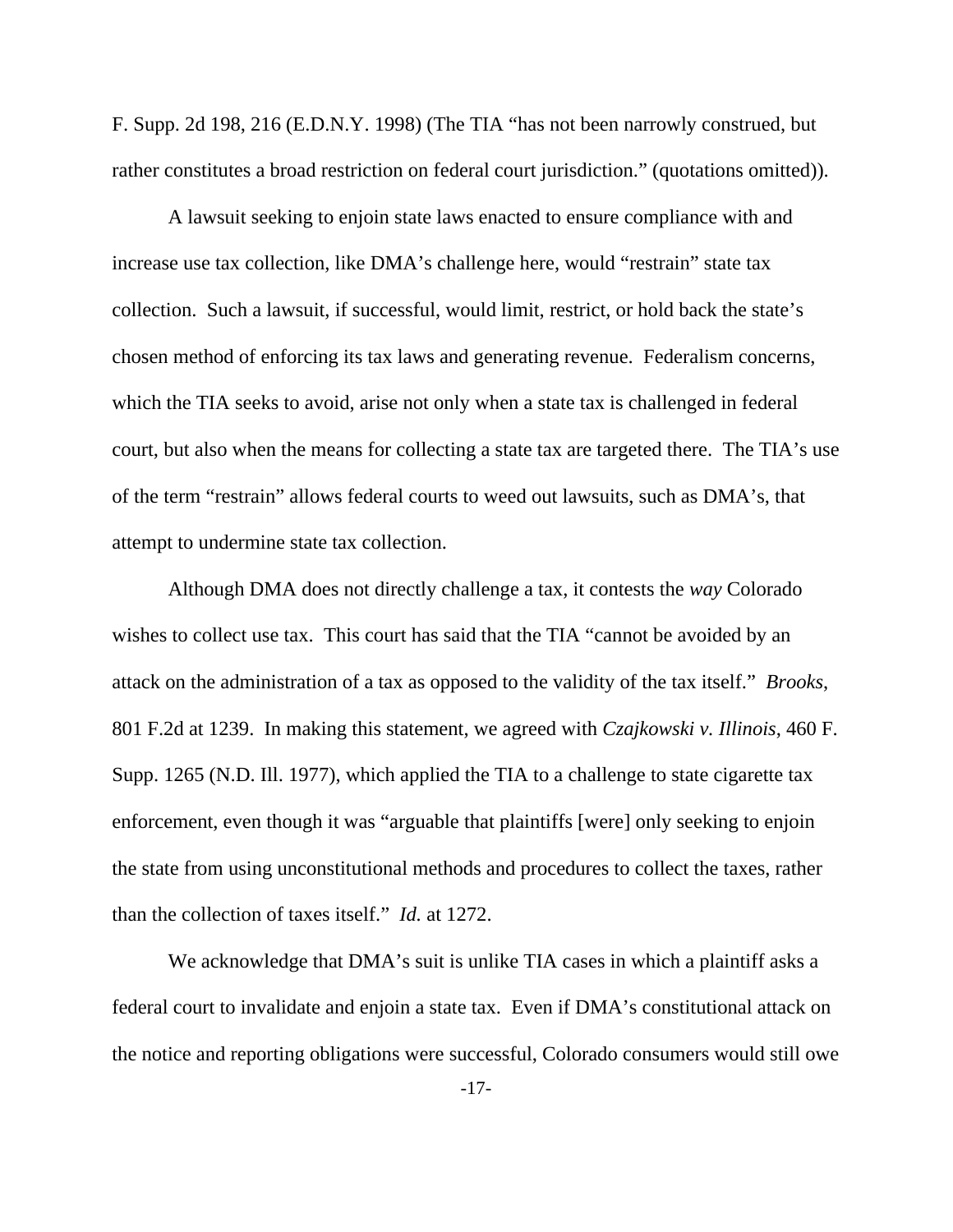use taxes by law. But the state-chosen method to secure those taxes would be compromised, curbing Colorado's ability to collect revenue. The inquiry under the TIA is whether DMA's lawsuit would *restrain* state tax collection. Although DMA's lawsuit differs from the prototypical TIA case, its potential to restrain tax collection triggers the jurisdictional bar.

DMA suggests that the obligations imposed on non-collecting retailers merely "relate to use tax owed by Colorado consumers." Aplee. Br. at 4. We disagree with DMA's characterization and attempt to distance the notice and reporting obligations from the collection of a state tax. Colorado enacted the notice and reporting obligations to increase taxpayers' compliance with use tax laws and thereby increase use tax collection. Even the title of the bill that later became law reflects its tax collection purpose: "An Act Concerning the *Collection of Sales and Use Taxes* on Sales Made by Out-of-State Retailers." *Id.* at 5 (emphasis added). One of the challenged requirements, the annual customer information reports sent to the Department, would aid the Department's auditing of taxpayers, a significant tax collection mechanism. Indeed, the tax collection goal of the notice and reporting requirements is apparent because out-of-state retailers who voluntarily collect tax on Colorado purchases are exempt.

The purposes of the TIA apply both to a lawsuit that would directly enjoin a tax and one that would enjoin a procedure required by the state's tax statutes and regulations that aims to enforce and increase tax collection. Either action interferes with state revenue collection and falls within the "traditional heartland of TIA cases" that dismiss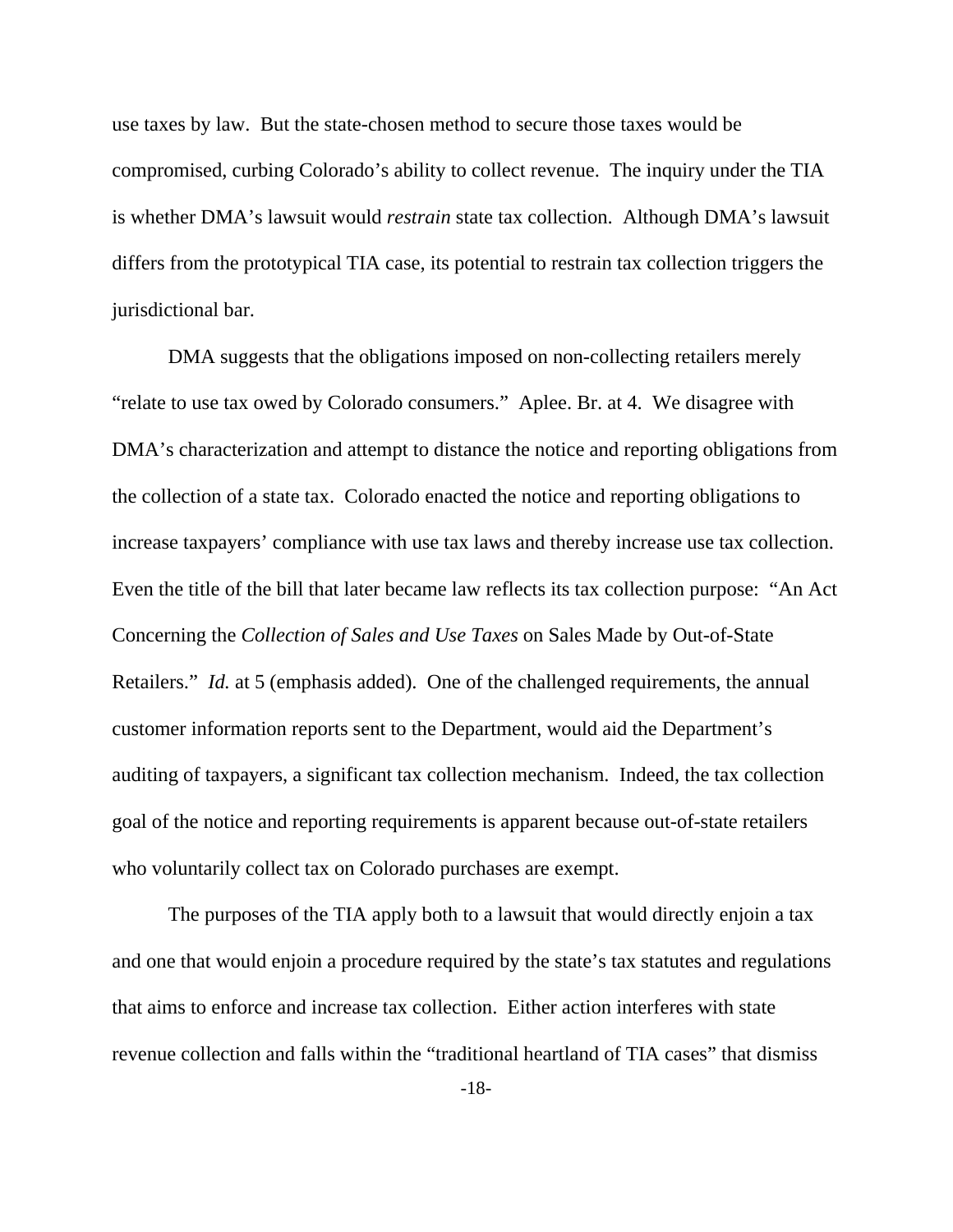federal lawsuits to protect state coffers. *Hill*, 478 F.3d at 1250; *see also Brooks*, 801 F.2d at 1239 (the TIA "cannot be avoided by an attack on the administration of a tax as opposed to the validity of the tax itself"); *Jerron W., Inc. v. State of Cal., State Bd. of Equalization,*129 F.3d 1334, 1337 (9th Cir. 1997) (applying the TIA to an action seeking to enjoin a hearing and administrative proceedings that were integral to the state's sales tax assessment and collection scheme).

Other courts have applied the TIA to attacks on tax collection methods, rather than taxes themselves. In *Gass v. County of Allegheny*, 371 F.3d 134 (3d Cir. 2004), the Third Circuit held that the TIA barred a lawsuit challenging a state tax appeals procedure. Although the appellant argued that its lawsuit did not affect the state's ability to collect tax, the appellate court concluded that the "appeal process is directed to the . . . ultimate goal and responsibility of determining the proper amount of tax to assess" and thus fell within the TIA. *Id.* at 136.

Similarly, the Ninth Circuit has applied the TIA to bar a suit that would have prohibited disclosure of tax information to state taxing authorities. *Blangeres v. Burlington N., Inc.*, 872 F.2d 327, 328 (9th Cir. 1989) (per curiam). The lawsuit sought to withhold "earnings records and other tax-related information to the Idaho and Montana taxing authorities." *Id.* As here, the taxpayer would have continued to owe tax, but the states would have been deprived of the means to calculate and collect it. The Ninth Circuit said, "[t]he fact that the injunction would restrain assessment indirectly rather than directly does not make the [TIA] inapplicable." *Id.*; *see also RTC Commercial*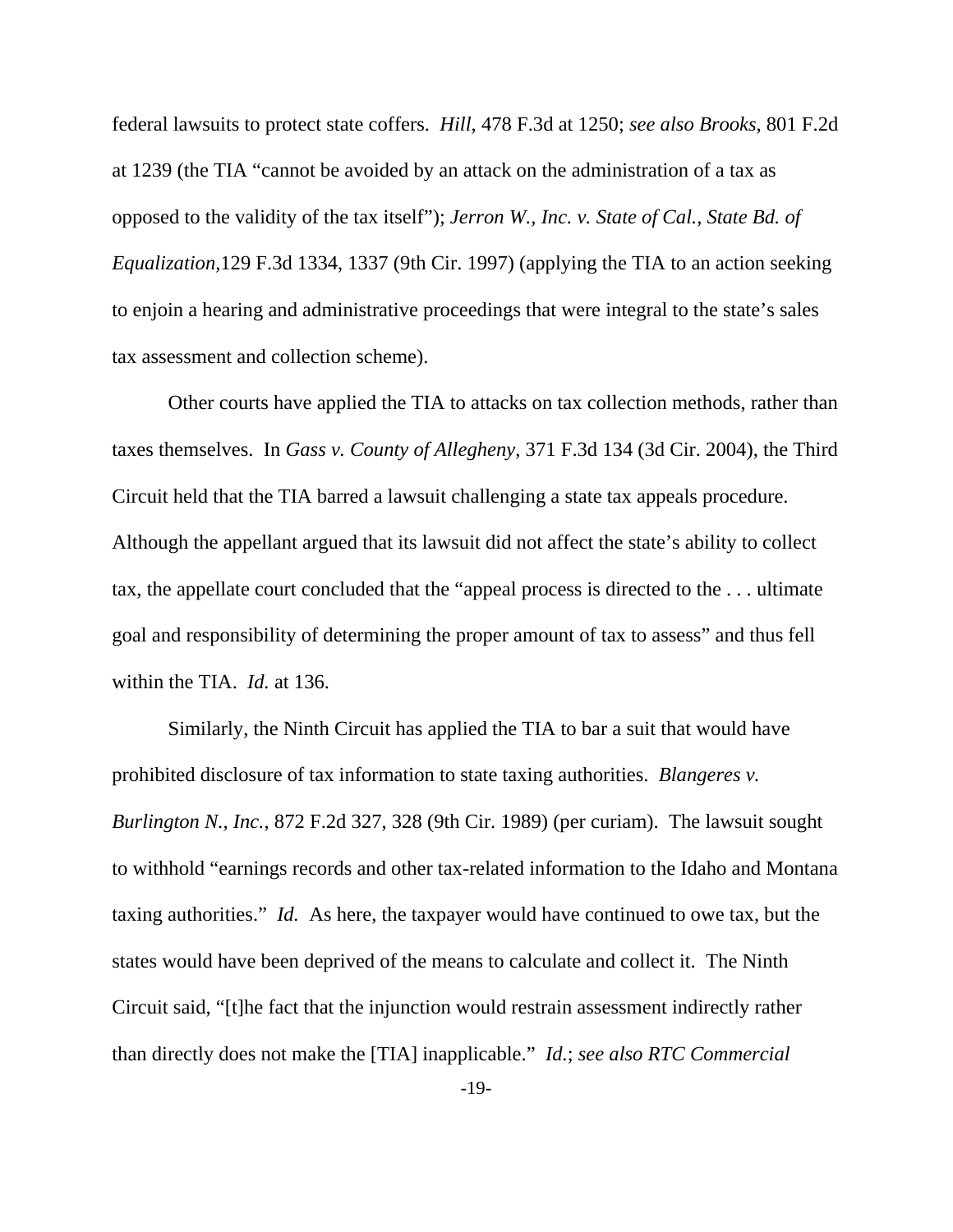*Assets Trust 1995-NP3-1 v. Phoenix Bond & Indem. Co*., 169 F.3d 448, 454 (7th Cir.

1999) ("[T]he TIA withdraws federal jurisdiction even over actions that would indirectly restrain the assessment, levy, or collection of taxes."). The Ninth Circuit has since explained that whether the TIA applies depends on "the *effect* of federal litigation on the state's ability to collect revenues, and will only bar the adjudication of a federal constitutional claim in federal court if a judgment for the plaintiffs will hamper a state's ability to raise revenue." *Winn v. Killian*, 307 F.3d 1011, 1017 (9th Cir. 2002), *aff'd sub nom. Hibbs*, 542 U.S. 88. We have little problem concluding that DMA's lawsuit would hamper Colorado's ability to raise revenue.

#### ii. DMA's additional arguments

DMA responds that the Supreme Court has cautioned that the TIA is not a "sweeping congressional direction to prevent federal-court interference with all aspects of state tax administration." *Hibbs*, 542 U.S. at 105. We have acknowledged this point, *see Chamber of Commerce v. Edmondson*, 594 F.3d 742, 761 (10th Cir. 2010), and continue to do so here. But in making this pronouncement, the Supreme Court was distinguishing between federal lawsuits that would not curb state revenue collection, and therefore would not fall within the TIA, and "[f]ederal-court relief [that] . . . [would] reduce the flow of state tax revenue," and thus trigger the TIA. *Hibbs*, 542 U.S. at 106. DMA's Commerce Clause claims fall within the latter category.

DMA also cites two federal circuit court cases to argue that our interpretation of the TIA is overly broad: *United Parcel Service Inc. v. Flores-Galarza* ("*UPS*"), 318 F.3d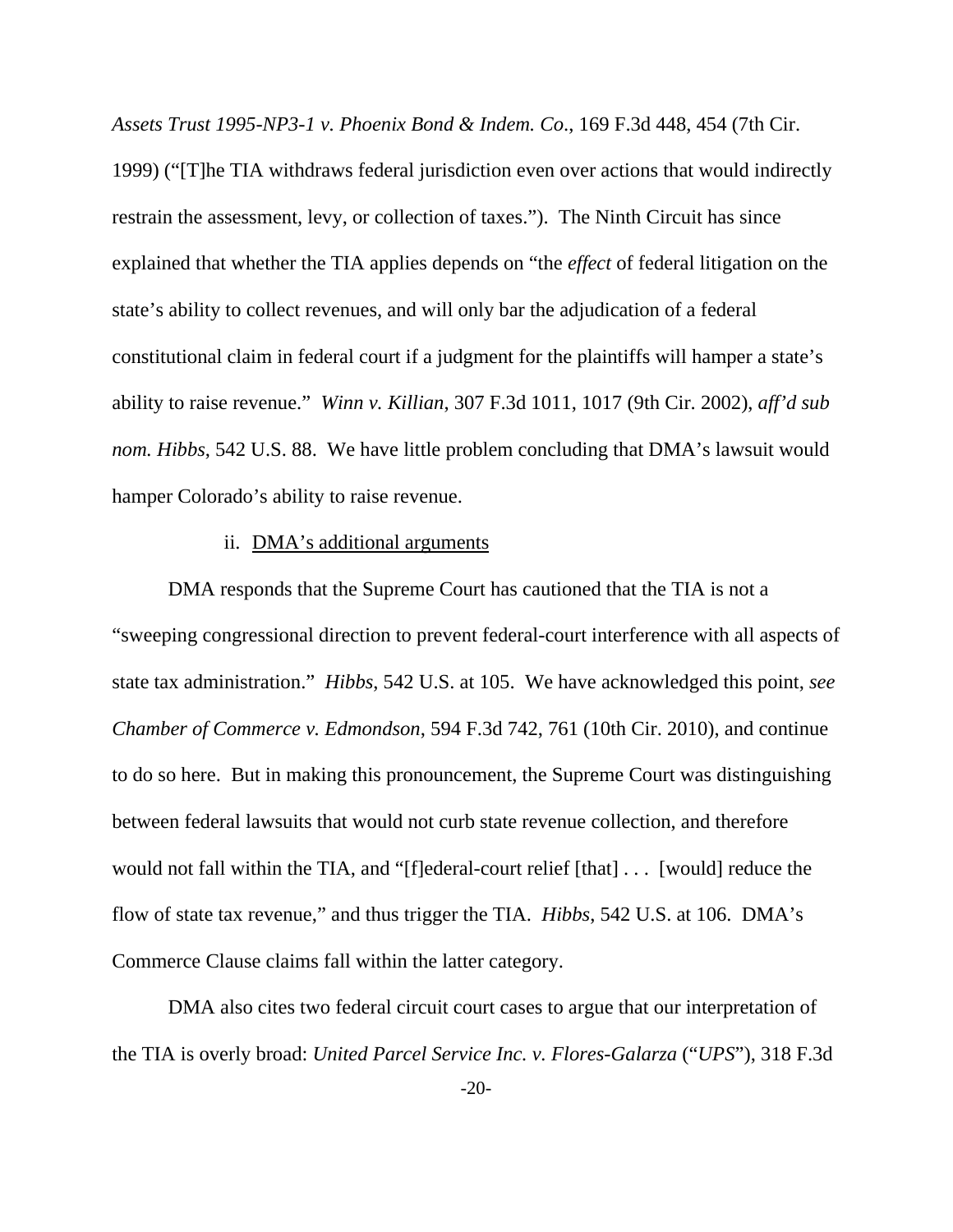323, 330-32 (1st Cir. 2003), and *Wells v. Malloy*, 510 F.2d 74, 77 (2d Cir. 1975).

In *UPS*, the First Circuit addressed whether the Butler Act, a close relative of the TIA, deprived it of jurisdiction over a challenge to Puerto Rico's interstate package delivery scheme. The Butler Act provides that "[n]o suit for the purpose of restraining the assessment or collection of any tax imposed by the laws of Puerto Rico shall be maintained in the United States District Court for the District of Puerto Rico." 48 U.S.C. § 872. UPS challenged Puerto Rico's statutory scheme prohibiting an interstate carrier from delivering a package unless the recipient presented a certificate of excise tax payment. *See UPS*, 318 F.3d at 326. Alternatively, interstate carriers could prepay excise tax and seek reimbursement from package recipients, but this option imposed expensive and burdensome statutory and regulatory obligations. *Id.* 

The First Circuit determined the Butler Act did not bar UPS's action. It reasoned that "UPS sought to enjoin only those provisions . . . that prohibit or interfere with the delivery of packages. UPS did not challenge the amount or validity of the excise tax, nor the authority of the Secretary to assess or collect it." *Id.* at 330-31. The court also said that Puerto Rico's package "delivery ban targets third parties instead of those who owe the tax." *Id.* at 331. It found that Puerto Rico's laws produced excise tax revenue "indirectly through a more general use of coercive power" and did not create "a system of tax collection within the meaning of the Butler Act." *Id.* (quotations omitted).

Even if *UPS* counsels against applying the TIA here, we decline to follow it. Much of *UPS*'s reasoning conflicts with our own binding case law. For instance, *UPS*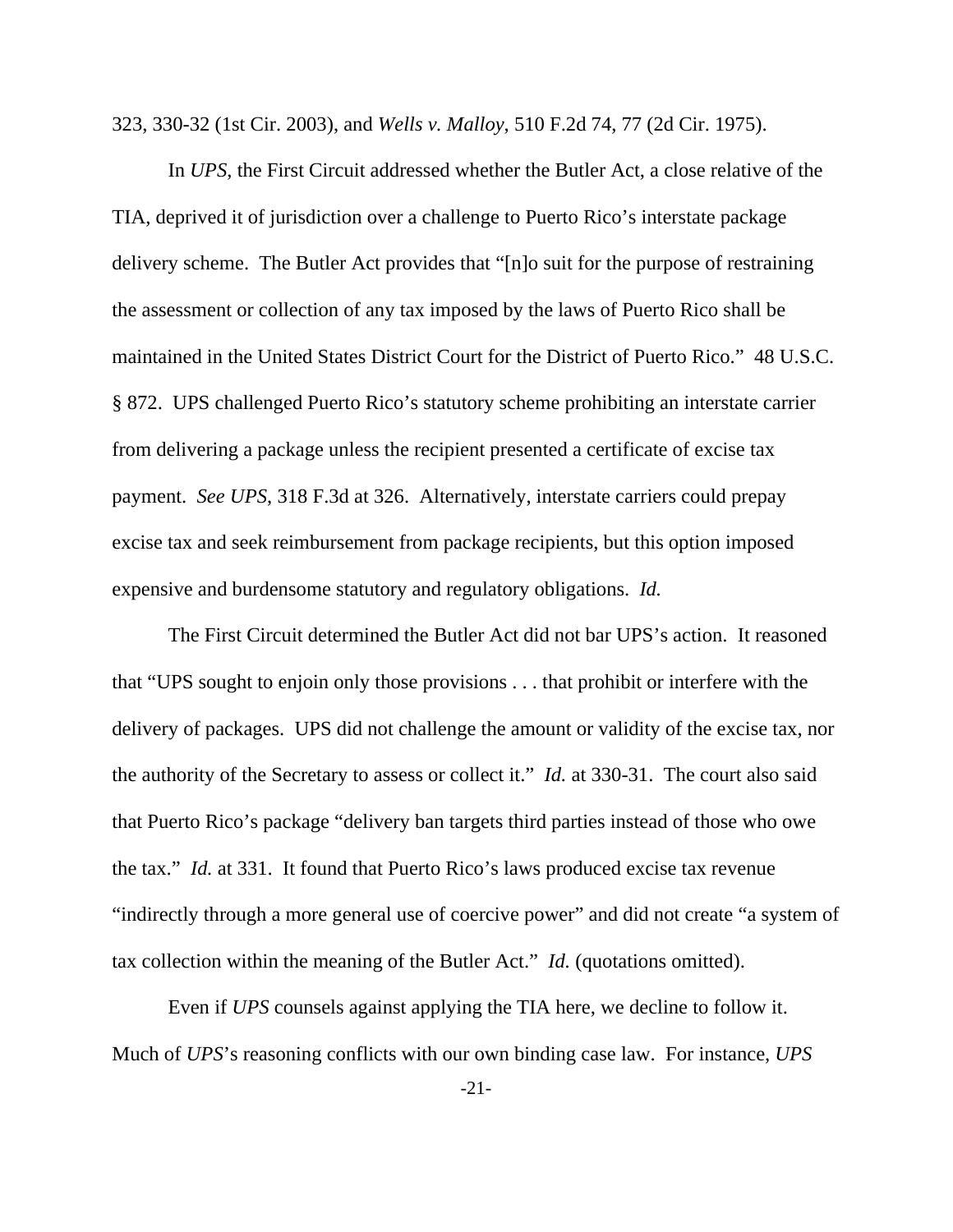found it important that the plaintiff did "not challenge the amount or validity of the excise tax," *id.* at 330-31, but we have said the TIA "cannot be avoided by an attack on the administration of a tax as opposed to the validity of the tax itself." *Brooks*, 801 F.2d at 1239. The *UPS* court also declined to apply the Butler Act because Puerto Rico's laws targeted third parties, not taxpayers. But, as discussed above, we recognized in *Hill* that the TIA can apply to third-party lawsuits that enjoin, suspend, or restrain tax collection. *See* 478 F.3d at 1249*.* Indeed, much of the reasoning in *UPS* would have counseled against applying the TIA to the license plate lawsuit in *Hill*.

DMA also cites *Wells v. Malloy*, 510 F.2d 74, 77 (2d Cir. 1975) (Friendly, J.). In *Wells*, the plaintiff sought to enjoin a Vermont provision that required suspension of his driver's license for failure to pay motor vehicle taxes. *Id.* at 76. The plaintiff did not dispute owing taxes. *Id.* The district court determined the TIA barred the action, but the Second Circuit disagreed.

The court concluded the plaintiff was not seeking to restrain the collection of a tax. It said, "'Collection,' of course, could be read broadly to include anything that a state has determined to be a likely method of securing payment." *Id.* at 77. But the court interpreted "collection" to mean "methods similar to assessment and levy . . . that would produce money or other property directly, rather than indirectly through a more general use of coercive power." *Id.*

Like *Wells*, we do not interpret the TIA as applying to any action challenging a state law that could possibly secure tax payment. But here DMA challenges laws enacted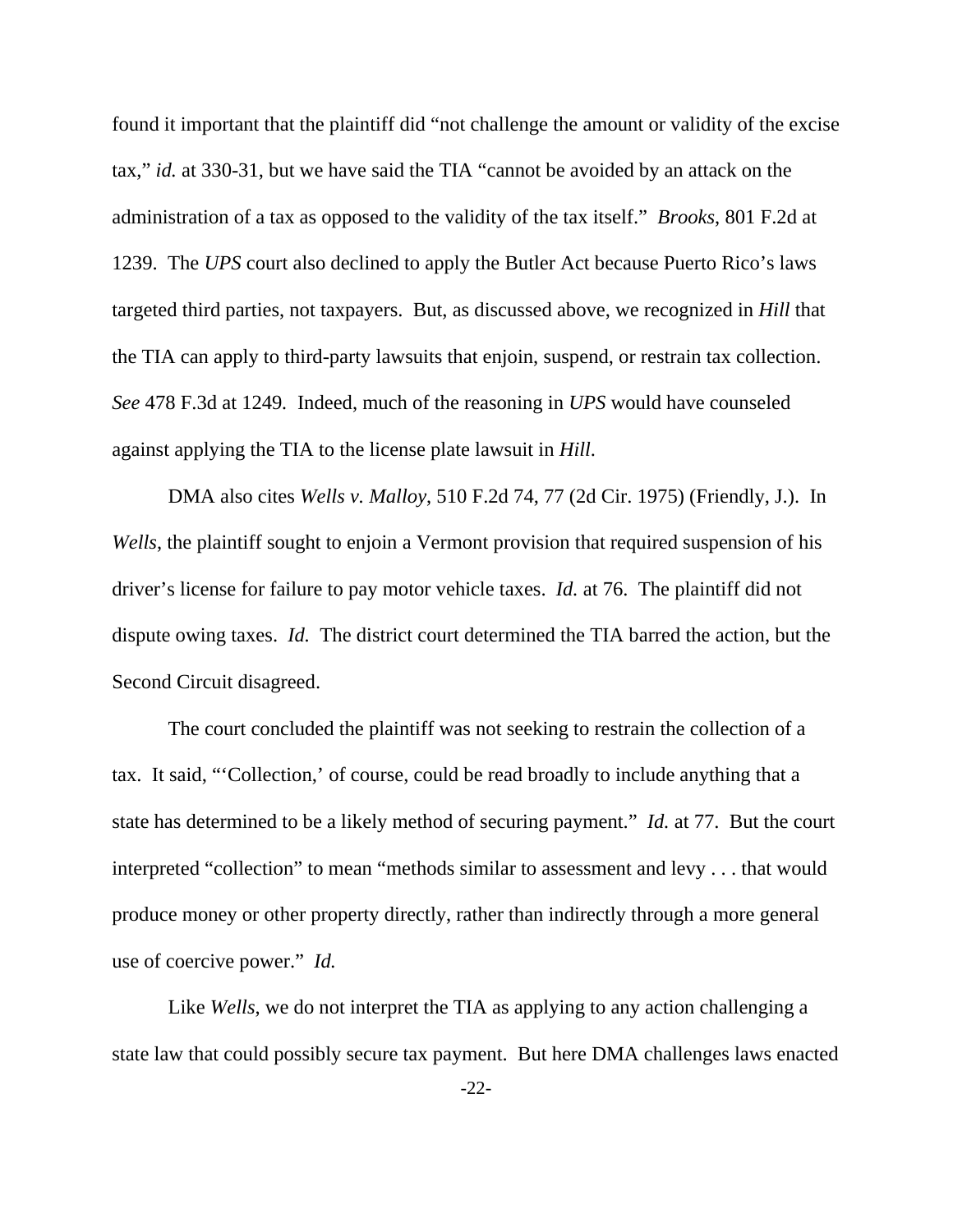to notify consumers of their duty to pay use tax and to garner information on consumer purchases to ensure tax compliance through audits. Its lawsuit targets measures that attempt to ensure tax compliance in the first instance, not sanctions imposed after a taxpayer has admittedly refused to pay taxes. Colorado's laws are not a reactive and punitive "general use of coercive power" to entice tax payment from individuals who admittedly refuse to pay, and we therefore do not think *Wells* applies here.

Finally, we mention one recent development. After oral argument in this case, this court considered the application of the Anti-Injunction Act ("AIA"), 26 U.S.C. § 7421, in *Hobby Lobby Stores, Inc. v. Sebelius*, -- F.3d --, 2013 WL 3216103 (10th Cir. June 27, 2013) (en banc). Using somewhat similar language to the TIA, the AIA states that "no suit for the purpose of restraining the assessment or collection of any tax shall be maintained in any court by any person, whether or not such person is the person against whom such tax was assessed." 26 U.S.C. § 7421(a). Whereas the TIA protects state tax measures, the AIA "protects the [federal] Government's ability to collect a consistent stream of revenue, by barring litigation to enjoin or otherwise obstruct the collection of taxes." *Nat'l Fed'n of Indep. Bus. v. Sebelius*, 132 S. Ct. 2566, 2582 (2012).

In *Hobby Lobby*, two corporations challenged a federal requirement that they provide employees with health insurance coverage for certain contraceptive methods. 2013 WL 3216103 at \*1. Failure to comply with the federal requirement exposed the corporations to a "tax" under 26 U.S.C. § 4980. *Id.* at \*7. We considered whether the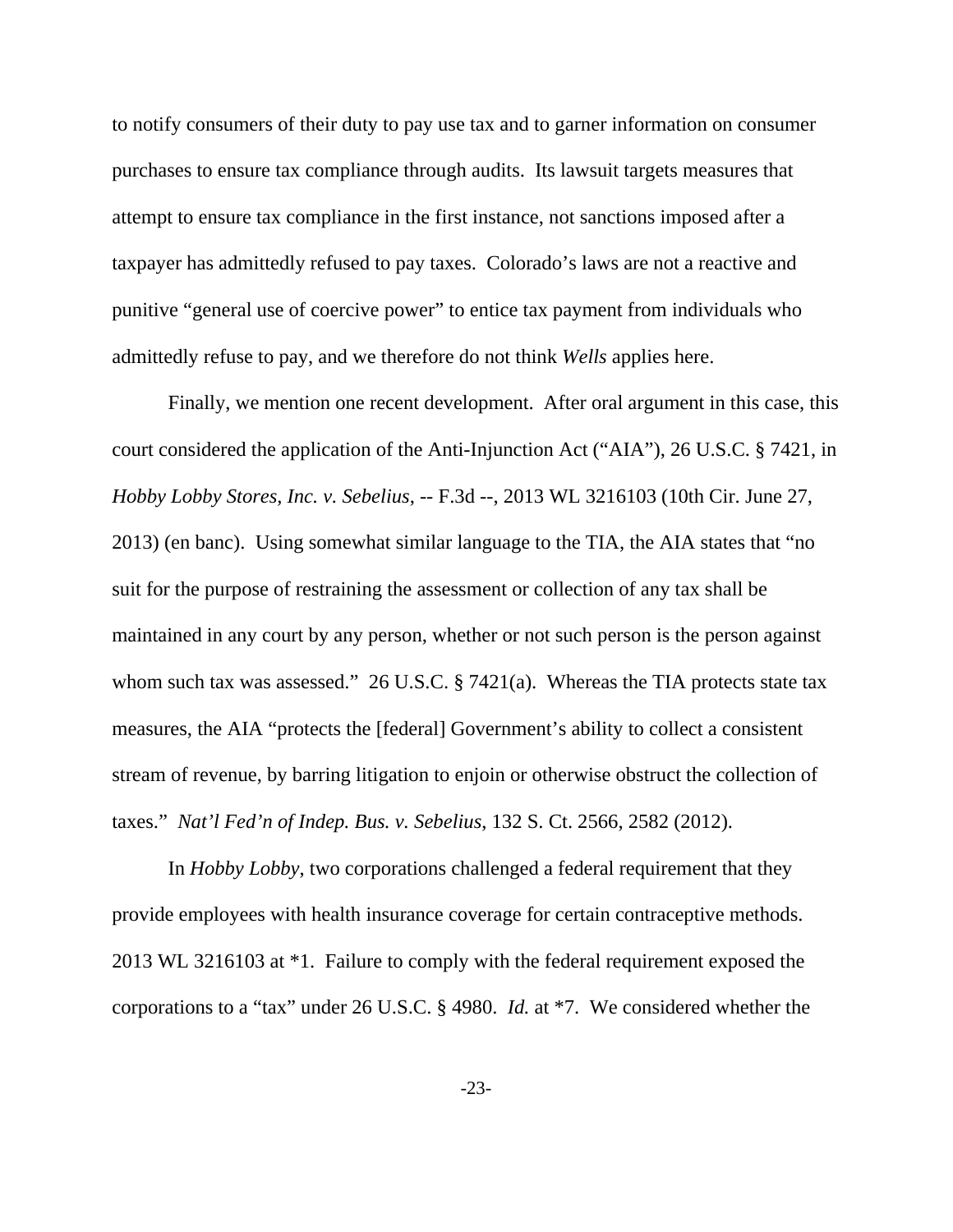AIA barred the corporations' action because their suit might enjoin a tax on them for non-compliance with the health care coverage requirement.

We explained that the corporations were "not seeking to enjoin the collection of taxes or the execution of any IRS regulation; they [were] seeking to enjoin the enforcement, by whatever method, of one HHS regulation" regarding contraceptive coverage. *Id.*; *see also id.* ("[T]he corporations' suit is not challenging the IRS's ability to collect taxes."). The "tax [was] just one of many collateral consequences" of noncompliance with the federal contraceptive-coverage requirement. *Id.* Moreover, "[t]he statutory scheme ma[de] clear that the tax at issue [was] no more than a penalty for violating regulations . . . and the AIA does not apply to the exaction of a purely regulatory tax." *Id.* at \*8 (quotations omitted).<sup>7</sup>

Our position in this appeal is consistent with the analysis in *Hobby Lobby*. The corporations in *Hobby Lobby* challenged a health insurance regulation and a possible penalty for failing to comply with that regulation. To the extent that the penalty

 $\frac{1}{7}$  $\frac{7}{1}$  In using the term "regulatory tax," the *Hobby Lobby* court appears to have drawn a distinction between a "classic tax [that] sustains the essential flow of revenue to the government," *Marcus v. Kan. Dep't of Rev.*, 170 F.3d 1305, 1311 (10th Cir. 1999) (quotations omitted), and a penalty that "rais[es] money to help defray an agency's regulatory expenses," *id.*, or serves "punitive purposes," *Valero Terrestrial Corp. v. Caffrey*, 205 F.3d 130, 134 (4th Cir. 2000). *See also Hoeper v. Tax Comm'n of Wis.*, 284 U.S. 206, 217 (1931) (distinguishing between a "revenue measure[]" and a law "imposing regulatory taxes"); *Hager v. City of W. Peoria*, 84 F.3d 865, 870-71 (7th Cir. 1996) (analyzing whether the TIA barred a challenge to a permit fee, and stating that "[r]ather than a question solely of where the money goes, the issue is *why* the money is taken"); *Robertson v. United States*, 582 F.2d 1126, 1128 (7th Cir. 1978) (distinguishing between "regulatory taxes" and "revenue-raising taxes").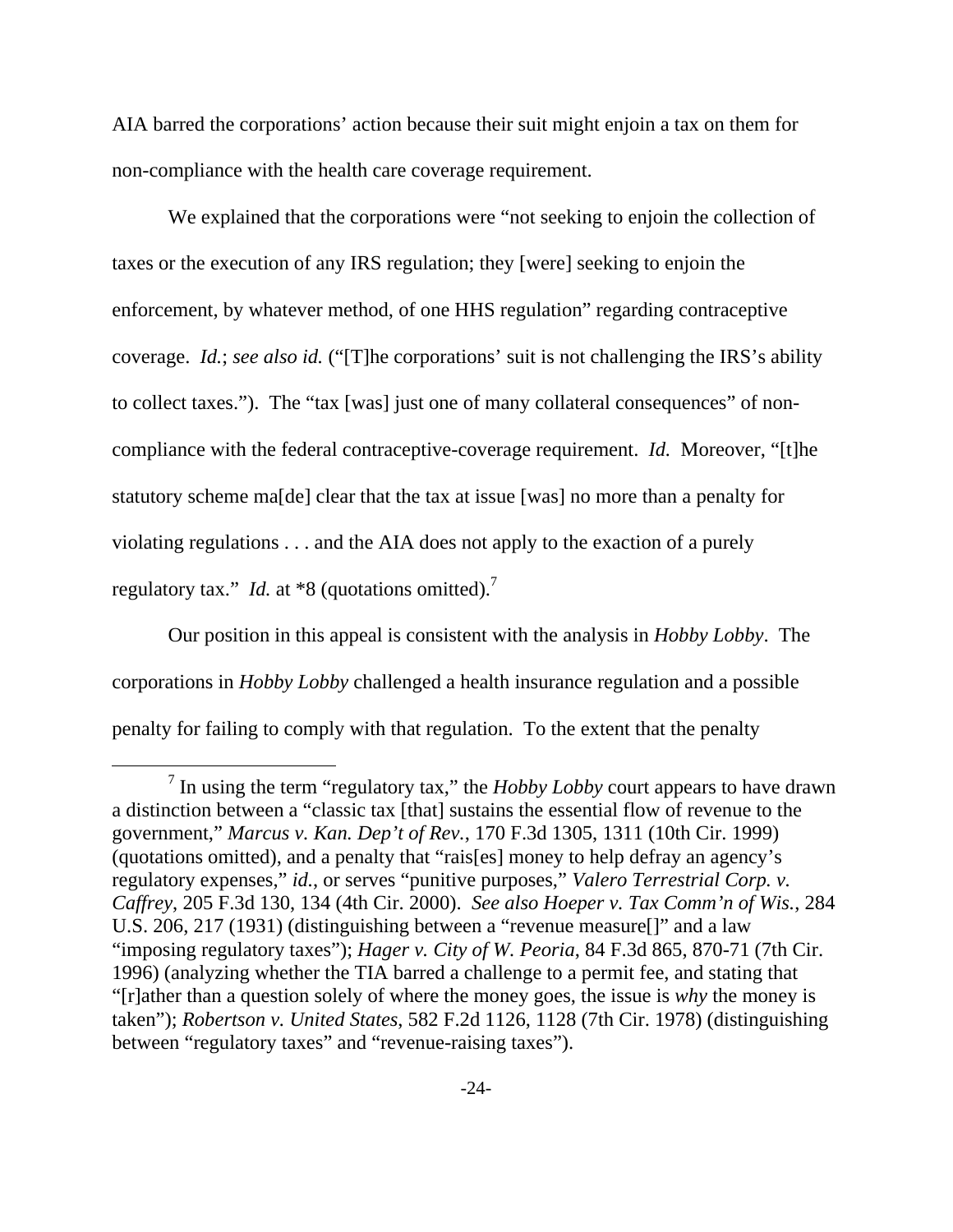constituted a "tax" under the AIA, an issue that this court seemed to doubt in *Hobby Lobby*, it was a "more general use of coercive power," *Wells*, 510 F.2d at 77, and fell outside the bounds of the AIA.

Here, DMA challenges notice and reporting requirements in Colorado's sales and use tax statutory scheme. These requirements are not a coercive use of power or punitive in nature—they are the state's chosen means of enforcing use tax collection in the first instance. And the state's use tax is indisputably a "tax" under the TIA. The revenuegenerating, non-punitive purpose of the notice and reporting obligations places them squarely within the TIA's protection.

\* \* \*

DMA's action seeks to restrain the collection of sales and use taxes in Colorado. The state's notice and reporting obligations, while not taxes themselves, were enacted with the sole purpose of increasing use tax collection. Indeed, the obligations for noncollecting retailers are a substitute for requiring these same retailers to collect sales and use taxes at the point of sale, an approach the Colorado legislature deemed foreclosed by the Supreme Court's decision in *Quill*. Having determined that DMA's action falls within the TIA's prohibition on federal lawsuits that would "enjoin, suspend or restrain the assessment, levy or collection of any tax under State law," 28 U.S.C. § 1341, we proceed to the statute's second element.

## 2. **Does DMA have a plain, speedy, and efficient remedy in Colorado?**

For the TIA to apply, DMA must also have a "plain, speedy and efficient remedy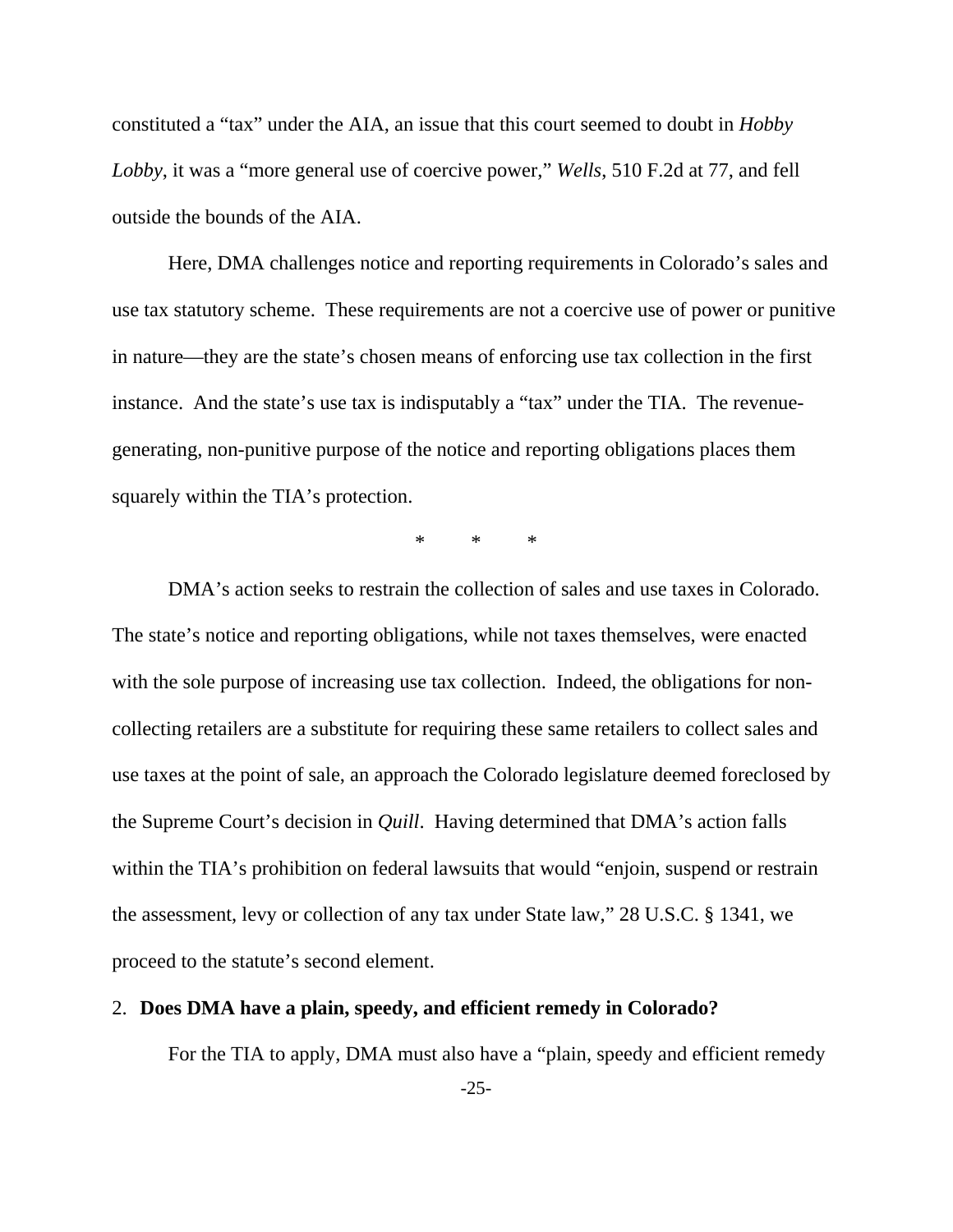. . . in the courts of [Colorado]." 28 U.S.C. § 1341. This part of the TIA requires that Colorado law offer a "full hearing and judicial determination" on its claims. *See Rosewell*, 450 U.S. at 514 (quotations omitted). We must be convinced that Colorado law provides DMA with sufficient process to challenge the notice and reporting requirements. *See Hill*, 478 F.3d at 1253-54.

As previously discussed, Congress intended for the TIA to impose a "broad jurisdictional barrier" that "limit[s] drastically federal district court jurisdiction to interfere with so important a local concern as the collection of taxes." *Farm Credit Servs.*, 520 U.S. at 825; *see also Grace Brethren Church*, 457 U.S. at 413. The TIA's "plain, speedy and efficient remedy" provision is therefore interpreted "narrowly" to "be faithful to [this] congressional intent." *Id.* Our narrow inquiry asks only whether the "state-court remedy . . . meets certain minimal *procedural* criteria." *Rosewell*, 450 U.S. at 512; *see also Colonial Pipeline Co. v. Morgan*, 474 F.3d 211, 218 (6th Cir. 2007) ("The plain, speedy and efficient remedy contemplated by [the Tax Injunction Act] merely requires that the state provide certain minimal procedural protections against illegal tax collection." (quotations omitted)). The TIA does not require that the state provide the *best* or *speediest* remedy. *See Rosewell*, 450 U.S. at 520; *Alnoa G. Corp. v. City of Houston, Tex.*, 563 F.2d 769, 772 (5th Cir. 1977). And "the likelihood of [a] plaintiff's success in the state court is not a factor . . . when determining whether the jurisdictional prohibition of [the TIA] applies." *Cities Serv. Gas Co. v. Okla. Tax Comm'n*, 656 F.2d 584, 586 (10th Cir. 1981).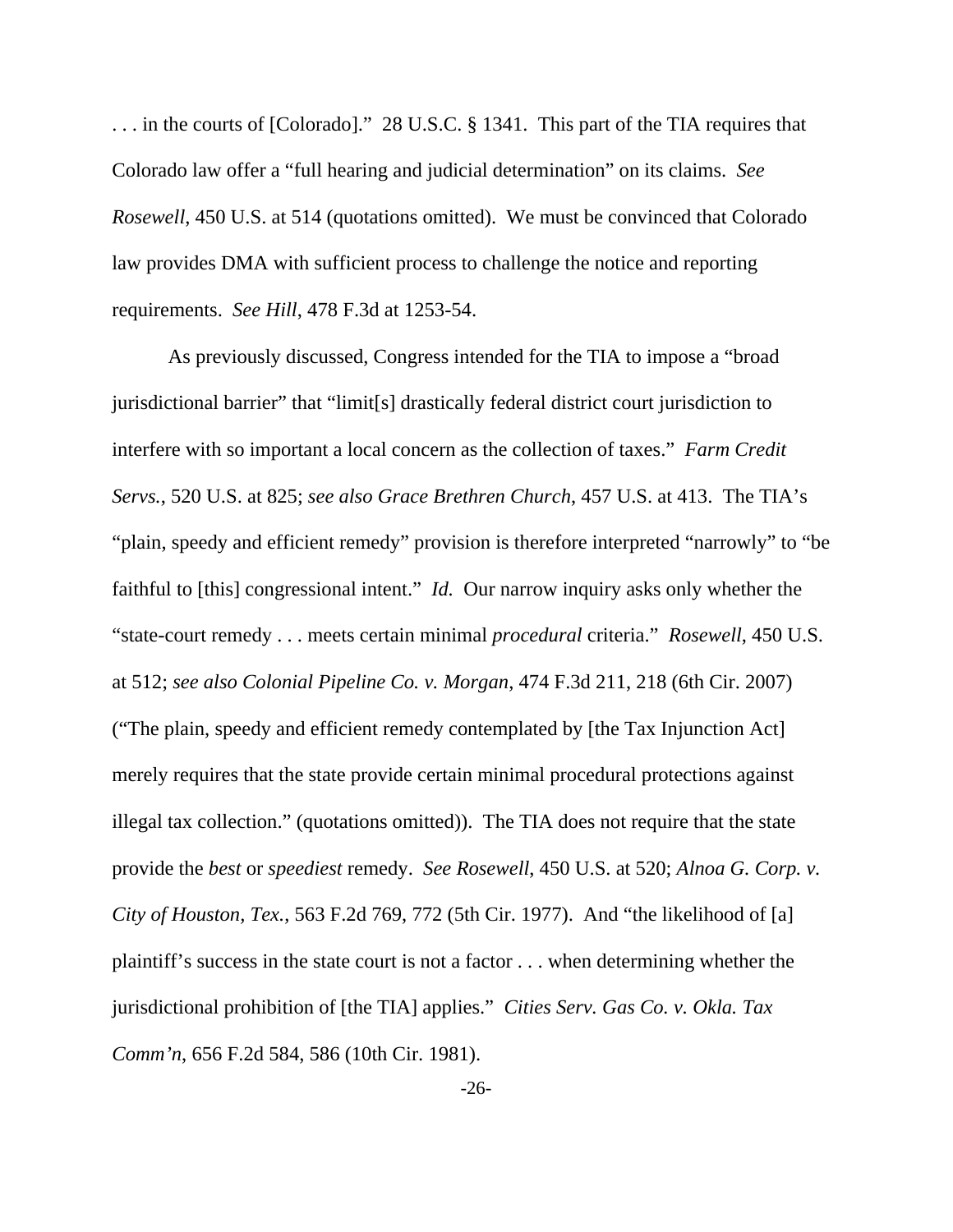DMA does not challenge the process available to it in Colorado. Colorado state courts can and do grant relief in cases challenging the constitutionality of tax measures. *See Riverton Produce Co. v. State*, 871 P.2d 1213, 1230 (Colo. 1994) (en banc). Further, Colorado courts have considered Commerce Clause challenges involving taxes. *See Gen. Motors Corp. v. City & Cnty. of Denver*, 990 P.2d 59, 73 (Colo. 1999) (en banc); *People v. Boles*, 280 P.3d 55, 62-63 (Colo. App. 2011). Circuit courts have routinely said that such available process in state court satisfies the TIA's "plain, speedy and efficient remedy" element. *See, e.g.*, *Washington v. Linebarger, Goggan, Blair, Pena & Sampson, LLP*, 338 F.3d 442, 444-45 (5th Cir. 2003) (availability of a state tax protest provision "or a state declaratory action" was an adequate remedy); *Folio v. City of Clarksburg, W. Va.*, 134 F.3d 1211, 1215 (4th Cir. 1998) (declaratory relief available in state court); *Smith v. Travis Cnty. Educ. Dist.*, 968 F.2d 453, 456 (5th Cir. 1992) (remedy available in state court); *Burris v. City of Little Rock*, 941 F.2d 717, 721 (8th Cir. 1991) ("[Plaintiffs] could also have obtained a declaratory judgment under Ark.Code Ann. § 16-111-103. Federal constitutional claims may, of course, be raised in state court."); *Long Island Lighting Co. v. Town of Brookhaven*, 889 F.2d 428, 431 (2d Cir. 1989) (declaratory judgment available under New York law); *Ashton v. Cory*, 780 F.2d 816, 819-20 (9th Cir. 1986) (plaintiff had no plain state refund remedy, but had already "assert[ed] its claims in the California courts," which "afford[ed] the required full hearing and judicial determination of its preemption claims"); *Sipe v. Amerada Hess Corp.*, 689 F.2d 396, 405 (3d Cir. 1982) (in personam proceeding could be maintained in state court).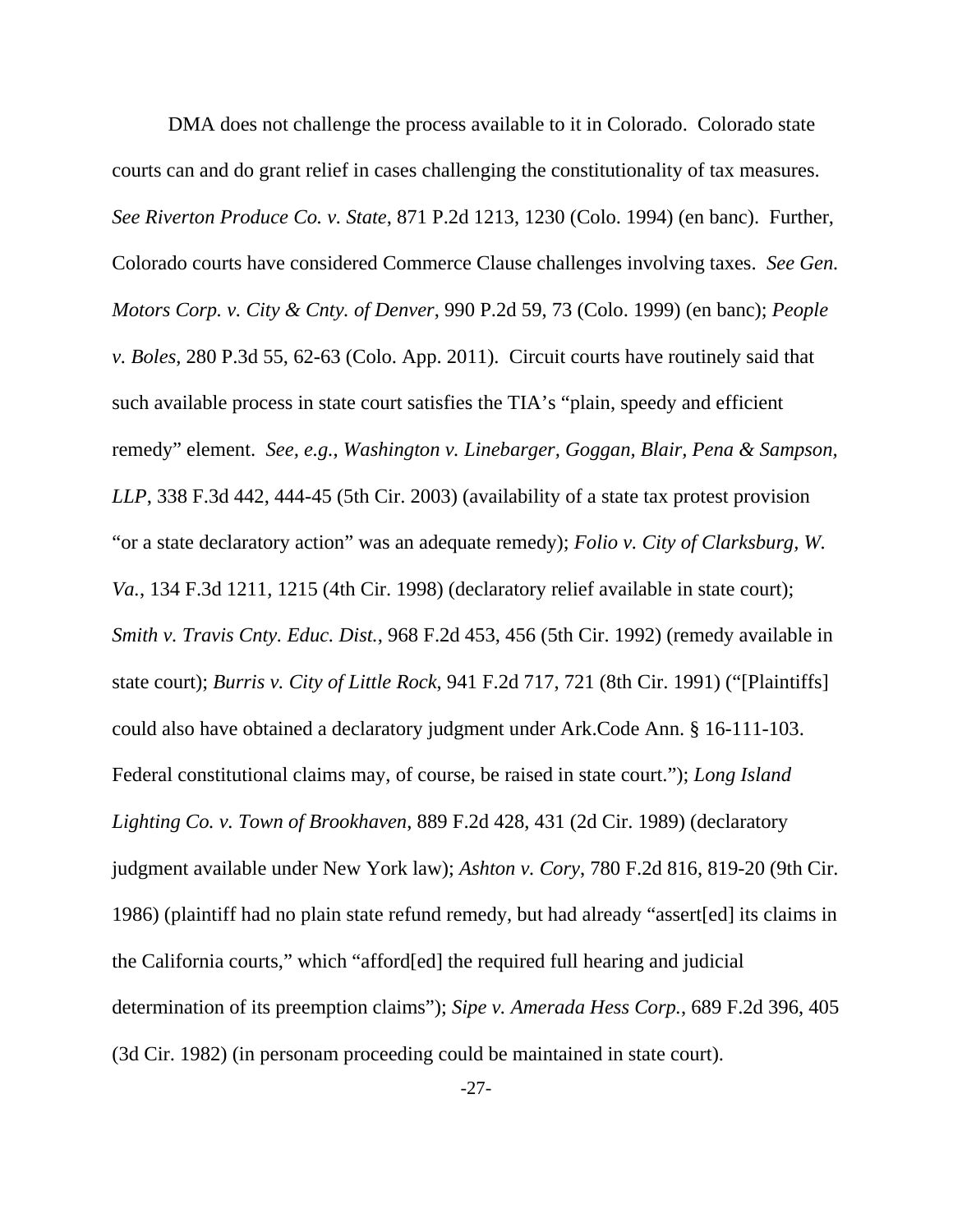We are hesitant, however, to stop our analysis there. The Supreme Court in *Hibbs*  suggested that the TIA does not refer to general process available in state court. The Court said that a "plain, speedy and efficient remedy" under 28 U.S.C. § 1341 is "not one designed for the universe of plaintiffs who sue the State. Rather, it [is] a remedy tailormade for taxpayers." 542 U.S. at 107. It then cited to decisions in which taxpayers were allowed to protest taxes in state court after first seeking a refund under state administrative law. Although the *Hibbs* Court was not deciding any issue specifically dealing with the "plain, speedy and efficient remedy" language of the TIA, its brief discussion suggests that the statutory language may contemplate something more than the general availability of a remedy to "the universe of plaintiffs who sue the State."<sup>8</sup>

As discussed earlier, in *Hill v. Kemp*, this court determined that the TIA may bar third-party non-taxpayer lawsuits, despite the *Hibbs* Court's discussion of taxpayer

 <sup>8</sup> Despite this language in *Hibbs*, the Seventh Circuit, sitting en banc, recently determined that the TIA applied where a plain, speedy, and efficient remedy was available generally in state court. In *Empress Casino Joliet Corp. v. Balmoral Racing Club, Inc.*, 651 F.3d 722 (7th Cir. 2011) (Posner, J.) (en banc), casinos challenged in federal court Illinois statutes requiring them to deposit a portion of their revenues in a state fund for racetracks. *Id.* at 725. The casinos, alleging a RICO violation, asked the federal court to impose "a constructive trust in their favor on the money received by the racetracks." *Id.* After determining that the action "would thwart the tax as surely as an injunction against its collection," *id.* at 726, the court briefly addressed the TIA's "plain, speedy and efficient remedy" language. It determined that there was such a remedy because "the casinos [could] ask an Illinois state court to impose a constructive trust on the tax receipts." *Id.* at 734. In other words, the casinos could do in state court what they sought to do in federal court.

This post-*Hibbs* opinion supports applying the TIA here, where state court process is available to DMA.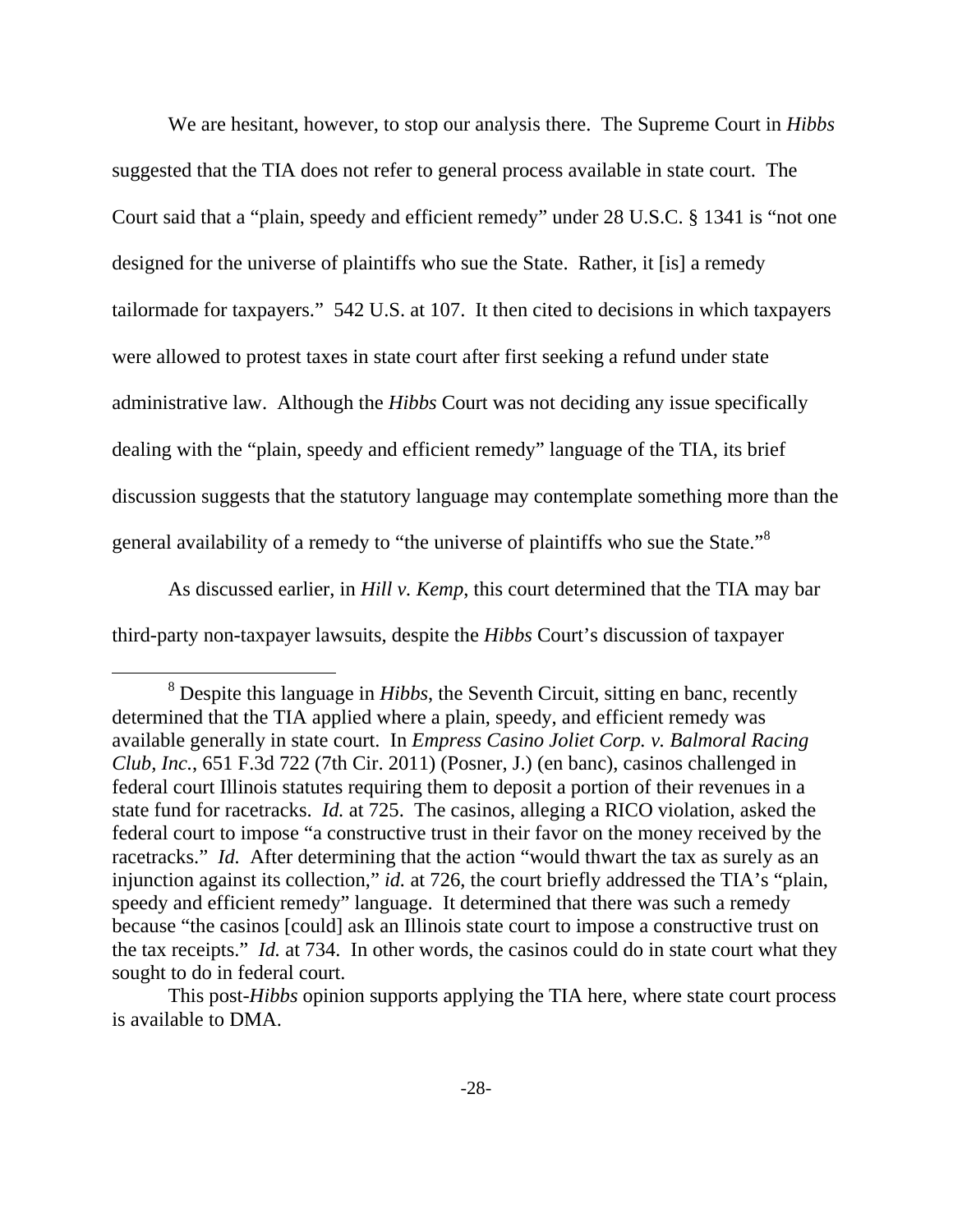lawsuits. 478 F.3d at 1249 ("Nothing in the language of the TIA indicates that our jurisdiction to hear challenges to state taxes can be turned like a spigot, off when brought by taxpayers challenging their own liabilities and on when brought by third parties challenging the liabilities of others."). In *Hill*, the plaintiffs had a "plain, speedy and efficient" remedy in state court because Oklahoma tax statutes provided "a general right to protest taxes before the Tax Commission," as well as a right of action to remedy grievances for any state tax law that is contrary to federal law or the Constitution. *Id.* at 1253-54 (citing 68 Okla. Stat. §§ 201 et seq. and *id.* § 226). Oklahoma law also specifically allowed for declaratory relief against unlawful taxes. *Id.* at 1254 (citing 12 Okla. Stat. § 1397).

Thus, in *Hill*, the plaintiffs could seek a remedy under specific state tax laws. This was consistent with *Hibbs* in that these remedies were not available to the universe of plaintiffs suing the state. Accordingly, we address whether Colorado's tax laws similarly provide a more specific remedy to DMA: How can DMA or the remote retailers it represents challenge Colorado's statutory scheme outside of filing an action in state court for injunctive or declaratory relief?

DMA complains that Colorado's laws force remote retailers to choose between obeying the notice and reporting requirements and remitting sales tax to the Department. Aplee. Br. at 46-47. Much like a taxpayer who seeks to challenge a state tax but must first pay the tax and seek a refund under state law, a remote retailer could choose to remit sales tax and then seek a refund. Colo. Rev. Stat. § 39-26-703(2.5)(a) allows retailers to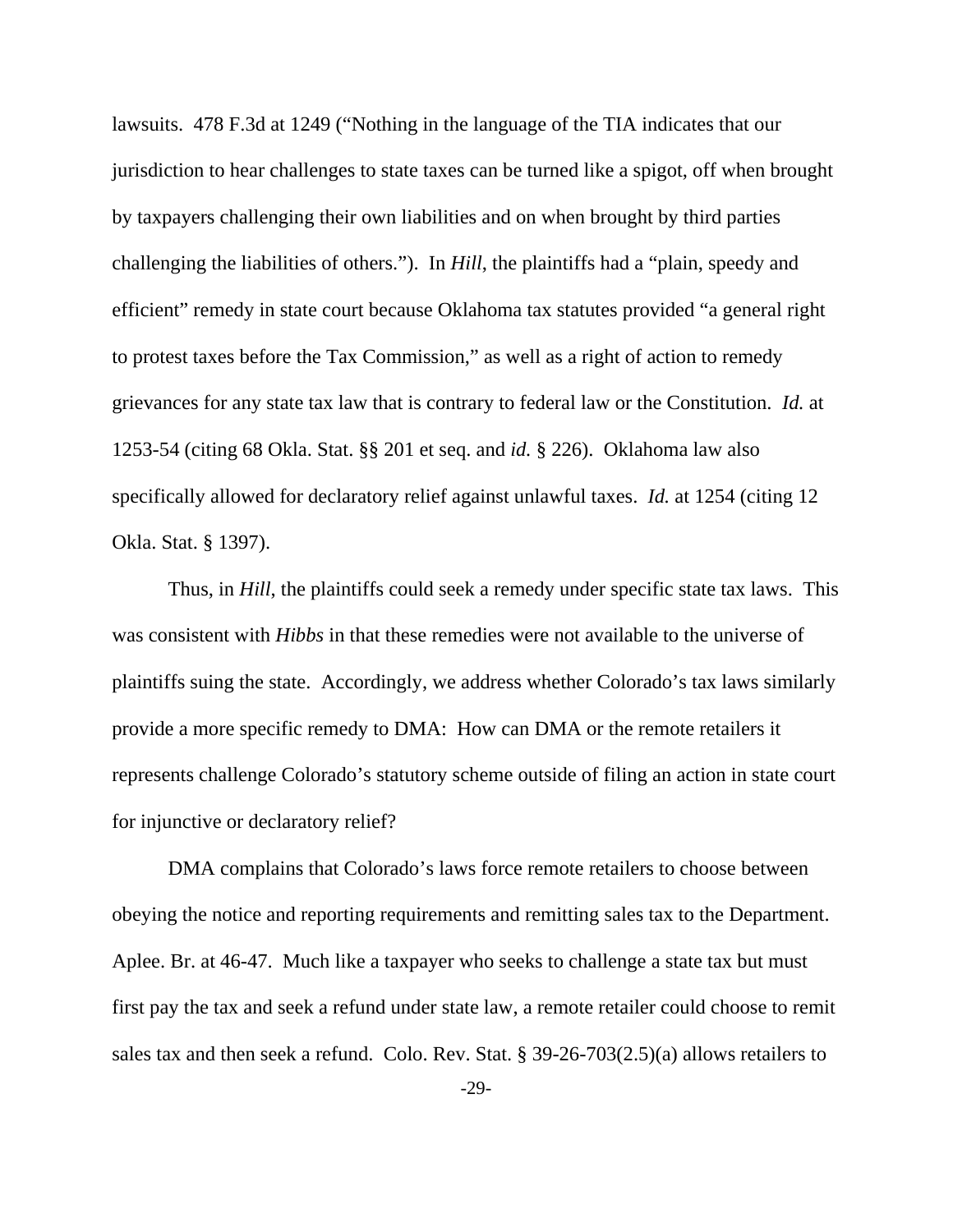"file *any claim for refund* with the executive director of the department of revenue." (Emphasis added). $9$  In pursuing the refund, the retailer could argue that Colorado laws unconstitutionally coerce it to choose between collecting a sales tax and complying with the notice and reporting requirements, the same Commerce Clause argument it brings here. *See* Aplee. Br. at 46-47 ("[T]he State of Colorado seeks to *compel* retailers who have declined to collect Colorado sales tax voluntarily<sup>[]</sup> to give up their constitutional rights not to collect such taxes. Although the [Department] argues that the retailer's decision in the face of such coercion is a 'choice,' the Constitution precludes such oppressive and discriminatory measures against interstate commerce." (citation omitted)). The director then would "promptly examine such claim and . . . make a refund or allow a credit to any [retailer] who establishes that such [retailer] overpaid the tax due." Colo. Rev. Stat. § 39-26-703(2.5)(a). If the retailer is "aggrieved at the final decision," it may seek review in the state district courts. *Id.* § 39-26-703(4).

Another remedy for a remote retailer is to challenge any penalties it incurs for failing to comply with the notice and reporting obligations. *See, e.g.*, *id.* § 39-21-

 $\frac{1}{9}$  $<sup>9</sup>$  If a retailer chooses to pay sales tax rather than comply with the notice and</sup> reporting requirement, the retailer is "liable and responsible for the payment" of sales tax of 2.9 percent, payable monthly by submitting a return to the Department. Colo. Rev. Stat. § 39-26-105(1)(a). If the retailer does not collect the tax from purchasers, but still pays the 2.9 percent as required by law, the refund claim would be on the retailer's behalf. *See id.* § 39-26-703(2.5)(a) (executive director is to determine whether the *vendor* overpaid tax). If the retailer collects sales tax from purchasers and remits it to the Department, it can bring a refund claim on behalf of the purchasers if the retailer complies with certain requirements. *Id.* § 39-26-703(2.5)(b).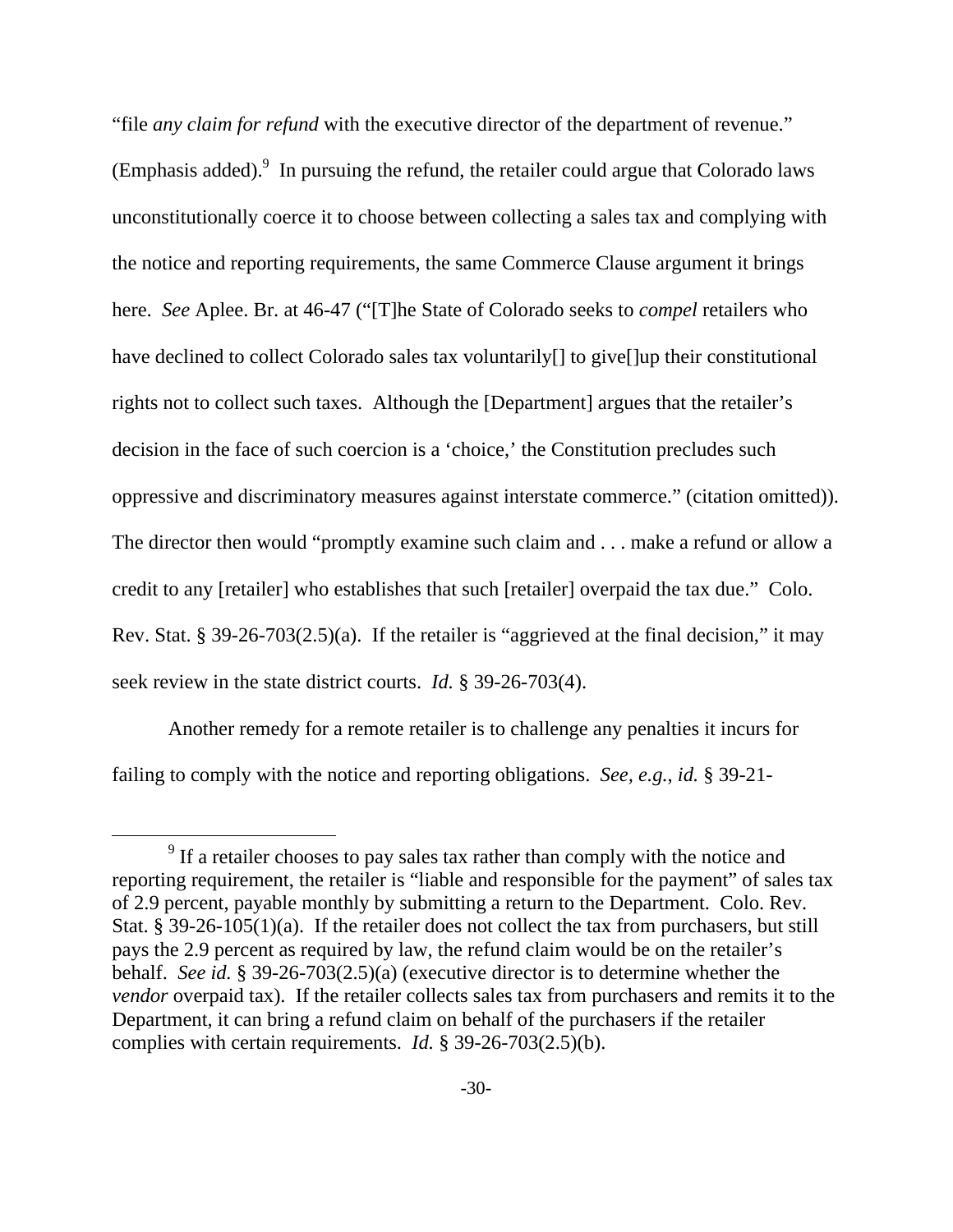$112(3.5)(c)(II)$ , (d)(III)(A)-(B) (providing for penalties). Under Colo. Rev. Stat § 39-21-103, a taxpayer may dispute a tax owed to the Department after receiving a notice of deficiency and may request a hearing. Although this provision discusses tax deficiencies, it also contemplates disputes involving *penalties* owed to the Department. *See id.* § 39- 21-103(8)(c). This provision also contemplates the taxpayer and the executive director agreeing that "a question of law arising under the United States or Colorado constitutions" is implicated in the dispute, bypassing a hearing, and going "directly to the district court." *Id.* § 39-21-103(4.5).<sup>10</sup>

We are satisfied that Colorado provides avenues for remote retailers to challenge the scheme allegedly forcing them to choose between collecting sales tax and complying with the notice and reporting requirements. Colorado's administrative remedies provide for hearings and appeals to state court, as well as ultimate review in the United States Supreme Court. *See Rosewell*, 450 U.S. at 514 (a plain, speedy, and efficient remedy exists if a "full hearing and judicial determination" is available and the party "may raise any and all constitutional objections to the tax"); *see also Colonial Pipeline*, 474 F.3d at 218 ("State procedures that call for an appeal to a state court from an administrative decision meet these minimal criteria." (quotations omitted)). Whether DMA or a remote retailer it represents files a similar lawsuit in state court seeking injunctive and

 $10$  This provision applies to "taxpayers." Colorado law defines "taxpayer" as "a person against whom a deficiency is being asserted, whether or not he has paid any of the tax in issue prior thereto." Colo. Rev. Stat. § 39-21-101(4). A "person" includes business entities such as retailers. *Id.* § 39-21-101(3).